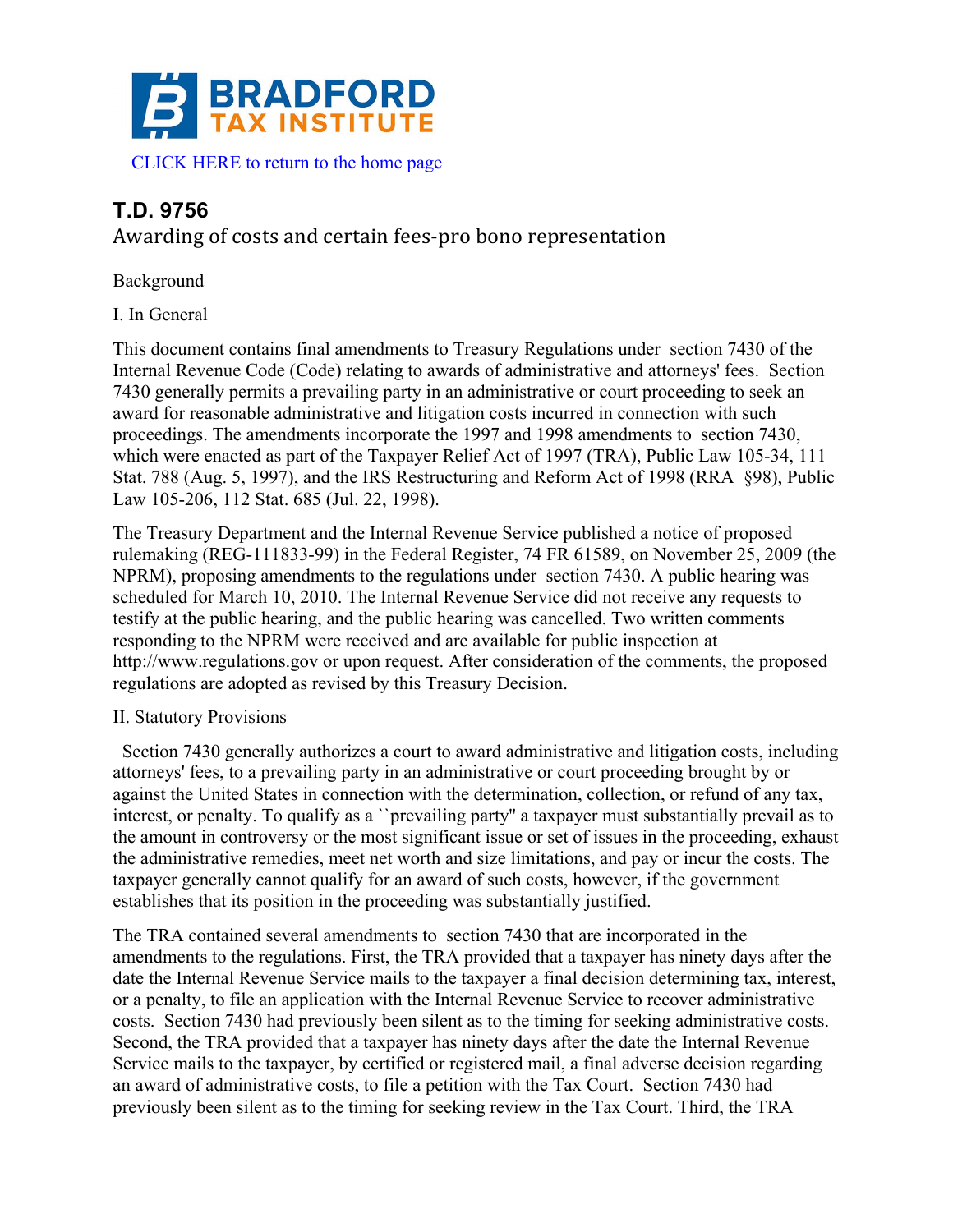clarified the application of the net worth and size limitations imposed by section  $7430(c)(4)$  by providing that individuals filing joint returns should be treated as separate taxpayers for purposes of determining net worth. The TRA added trusts to the list of taxpayers subject to the net worth and size limitations and also specified the date on which the net worth and size determination should be made. Before the TRA's clarification of the net worth and size limitations, section 7430 had stated only that a prevailing party must meet the requirement of the first sentence of section  $2412(d)(1)(B)$  of Title 28. Section  $2412(d)(2)(B)$  establishes the net worth and size limitations of the Equal Access to Justice Act. See 28 U.S.C. 2412 (EAJA). The TRA also added section 7436 to the Code, which gives the Tax Court jurisdiction in certain employment tax cases. Section 7436(d)(2) provides that section 7430 applies to proceedings brought under section 7436.

RRA §98 also contained several amendments affecting section 7430. First, RRA §98 increased the hourly rate limitation for attorneys' fees in section  $7430(c)(1)$  from \$110 per hour to \$125 per hour. Second, two special factors were added that may be considered to allow an increase in an attorney's hourly rate: (1) Difficulty of the issues presented and (2) local availability of tax expertise. Prior to the enactment of RRA §98, the only special factor included in section 7430(c)(1) was the limited availability of qualified attorneys. Third, RRA §98 added a provision that requires a court to consider whether the Internal Revenue Service has lost cases with substantially similar issues in other circuit courts of appeal in deciding whether the Internal Revenue Service's position was substantially justified. Fourth, RRA §98 created an exception to the requirement that to recover attorneys' fees, the taxpayer must have paid or incurred the fees. The exception provides that if an individual who is authorized to practice before the Tax Court or the Internal Revenue Service is representing the taxpayer on a pro bono basis, then the taxpayer may petition for an award of reasonable attorneys' fees in excess of the amounts that the taxpayer paid or incurred, as long as the fee award is ultimately paid to the individual who represented the taxpayer or such individual's employer. The Treasury Department and the Internal Revenue Service are releasing, simultaneously with these final regulations, a revenue procedure detailing the procedures for the recovery of attorneys' fees in the pro bono context. Fifth, RRA §98 extended the period for recovery of reasonable administrative costs to include costs incurred after the date on which the first letter of proposed deficiency, commonly known as a 30-day letter, is mailed to the taxpayer. Previously, administrative costs only included costs incurred on or after the date of the receipt by the taxpayer of the notice of the decision of the Internal Revenue Service Office of Appeals, or the date of the notice of deficiency.

#### Summary of Regulations

The final regulations reflect the changes made by the TRA as originated in the proposed regulations. Clarifying changes included in the proposed regulations and adopted here address the calculation of net worth. Section 7430 imposes net worth and size limitations on who can recover costs. First, the proposed and final regulations specify which limitations with respect to net worth and size apply when a taxpayer is an owner of an unincorporated business. Second, the proposed and final regulations clarify the net worth and size limitations in cases involving partnerships subject to the unified audit and litigation procedures of sections 6221 through 6234 of the Code (the TEFRA partnership procedures).

The final regulations reflect a further clarification that was not included in the proposed regulations. The proposed regulations merely noted that the net worth of taxpayers who filed joint returns should be calculated separately. The final regulations further explain how the separate calculation will be conducted in various situations. When taxpayers who file joint returns jointly petition the court and incur joint costs, each taxpayer qualifies for a separate net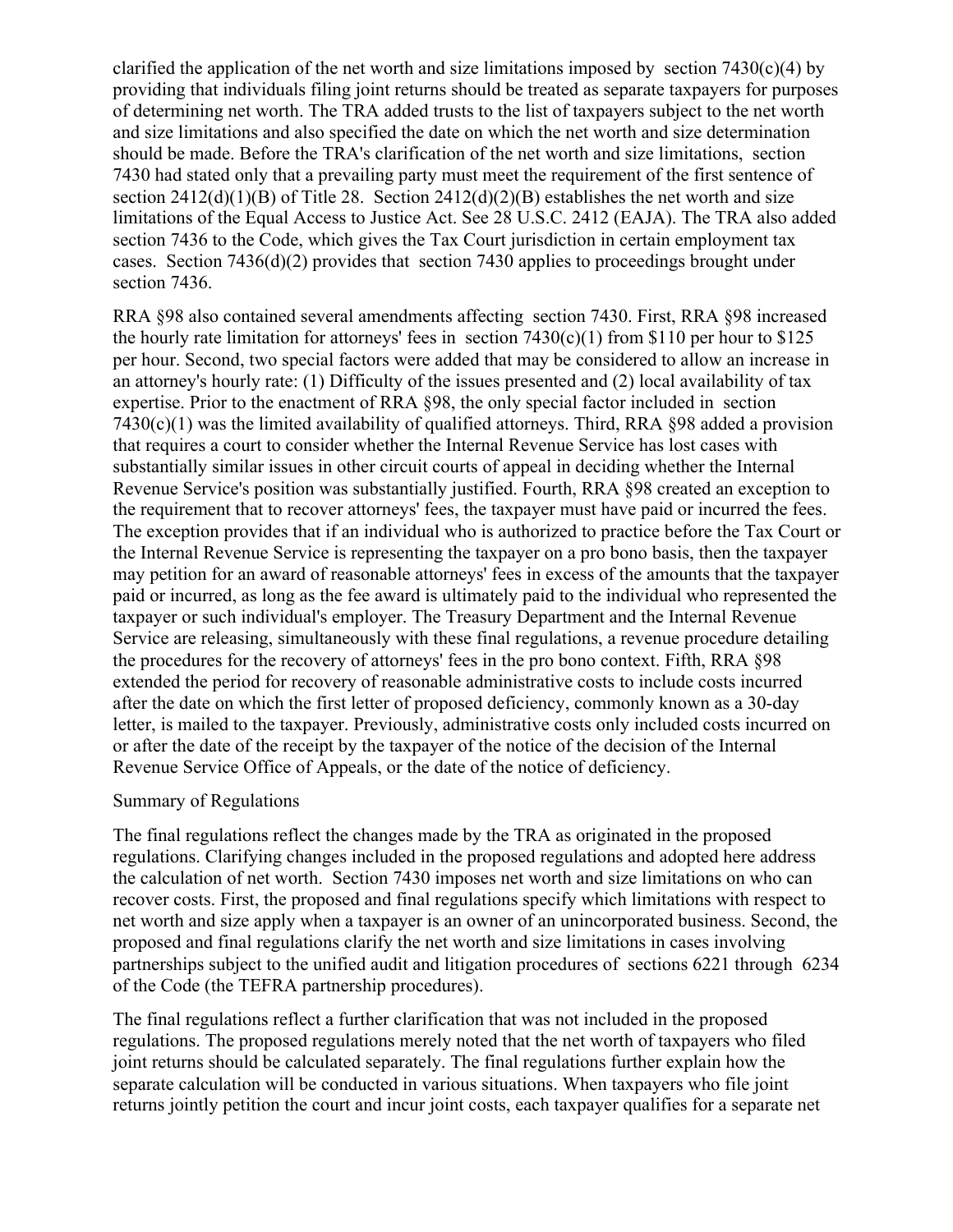worth limitation of \$2 million, but the limitation will be evaluated jointly. As such, taxpayers will meet the net worth limitation so long as their combined assets are equal to or less than \$4 million, regardless of how the assets are distributed. This prevents high net worth taxpayers from avoiding the net worth limitation by seeking costs on behalf of a spouse with a lower net worth. When taxpayers file a joint return, but petition the court separately and incur separate costs, the limitation will be evaluated separately. As such, each taxpayer will have his/her assets applied toward a separate \$2 million cap for each spouse. This analysis protects the ability of spouses with fewer assets to seek representation when the spouse with higher-value assets is unwilling or unable to incur those costs.

The final regulations do not adopt the proposed rule in Sec. Sec.  $301.7430-5(g)(1)$  and (2) that the net worth limitation is computed based on the fair market value of the taxpayer's assets. The existing section 7430 regulations do not address this issue and no comments from the public were received on this issue. The existing case law, however, generally recognizes that the net worth calculation is made based on the acquisition costs of the taxpayer's assets. Because the case law is clear and provides an existing standard for determining net worth, the final regulations follow the case law and do not adopt the proposed rule in Sec. 301.7430-5(g)(1) and (2) relating to the determination of the value of the taxpayer's assets. Accordingly, the final regulations add a new paragraph (6) to Sec. 301.7430-5(g) to clarify that for purposes of determining net worth, assets are valued based on the cost of their acquisition.

Consistent with the changes made by RRA §98, the final regulations clarify that a taxpayer may be eligible to recover reasonable administrative costs from the date of the 30-day letter only if at least one issue (other than recovery of administrative costs) remains in dispute as of the date that the Internal Revenue Service takes a position in the administrative proceeding. This requirement follows RRA §98's prevailing party definition. Under the changes made by RRA §98, the position of the United States is established in the administrative proceeding on the earlier of the date the taxpayer receives the notice of the decision of the Internal Revenue Service Office of Appeals or the date of the notice of deficiency. Where the Internal Revenue Service concedes an issue in the Office of Appeals prior to issuing a notice of deficiency or notice of the decision of the Office of Appeals, the United States does not take a position, so an award of administrative costs is not available. Where the Internal Revenue Service concedes an issue in the notice of decision, the position of the United States is necessarily substantially justified. See, for example, Fla. Country Clubs, Inc. v. Commissioner, 122 T.C. 73, 78-86 (2004), aff'd, 404 F.3d 1291 [95 AFTR 2d 2005-1689] (11th Cir. 2005) (Where the Office of Appeals determined that taxpayer did not owe any additional tax after issuing a 30-day letter, but without ever issuing a notice of deficiency or notice of determination, the Internal Revenue Service did not take a position), Purciello v. Commissioner, T.C. Memo. 2014-50 [2014 RIA TC Memo ¶2014-050] (Where the Internal Revenue Service conceded the matter at issue in full in the notice of decision, the Internal Revenue Service was substantially justified).

#### Summary of Comments and Explanation of Revisions

The Treasury Department and the Internal Revenue Service received two written comments in response to the NPRM, both of which related to the provisions in the proposed regulations providing for the award of reasonable attorneys' fees when an individual is representing a party on a pro bono basis. This section addresses those comments. This section also describes the significant differences between the rules proposed in the NPRM and those adopted in the final regulations.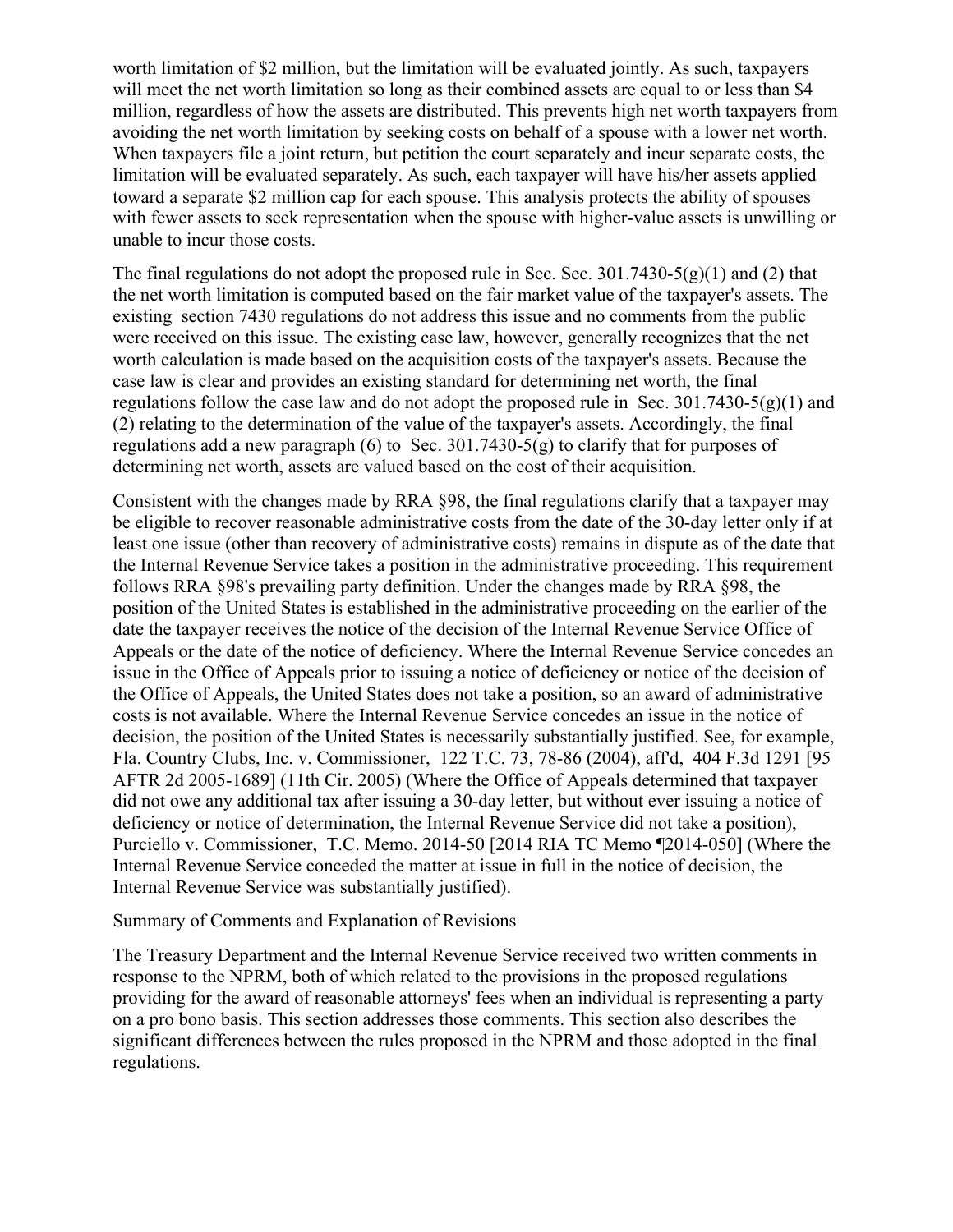As discussed in this preamble, prior to RRA §98, only those costs incurred by the taxpayer were eligible for payment under section 7430. RRA §98 provided that the court could award costs in excess of the costs actually incurred by the taxpayer if those costs were less than the reasonable attorneys' fees because an individual is representing the taxpayer on a pro bono basis. The statute defined pro bono as representation provided for no fee or for a fee which (taking into account all the facts and circumstances) is no more than a nominal fee. Finally, the statute directed that awards for pro bono representation must be paid to the representative or that representative's employer, as opposed to section 7430's general requirement that awards are paid to the taxpayer.

#### 1. Persons on Whose Behalf Pro Bono Representation Must Be Provided

 Section 7430 establishes net worth and size limitations that a taxpayer must meet in order to recover administrative or litigation costs. The proposed regulations included an additional requirement related to a taxpayer's net worth: They stated that, for reasonable administrative costs to be awarded for legal services provided on a pro bono basis, the services must be provided to or on behalf of either (A) persons of limited financial means who meet the eligibility requirements for programs funded by the Legal Services Corporation, or (B) organizations operating primarily to address the needs of persons with limited means if payment of a standard legal fee would significantly deplete the organization's financial resources. Both of the commentators recommended revising the regulations to provide that organizations to whom or on whose behalf representation may be provided include low income taxpayer clinics, clinics participating in the Internal Revenue Service student tax clinic program, and clinics operating as approved clinics in the United States Tax Court. Both commentators also proposed changes in the proposed regulations' income limitation for persons on whose behalf pro bono legal representation must be provided. The proposed regulations provided an income limitation based on the eligibility requirements for programs funded by the Legal Services Corporation (see 42 U.S.C. 2996e(a)(1)(A)), which is 125 percent of the current Federal Poverty Guidelines published by the United States Department of Health and Human Services. One commentator recommended that the limitation be expanded to include individuals and households whose incomes do not exceed 250 percent of the poverty level as determined in accordance with criteria established by the Director of the Office of Management and Budget. The other commentator recommended that the regulations should not contain an income threshold for persons on whose behalf pro bono representation is provided, and recommended that the only limitation should be that pro bono representation must be provided to persons with limited means if payment of a standard legal fee would significantly deplete the person's financial resources.

The Treasury Department and the Internal Revenue Service have carefully considered both comments and have considered the difficulty of establishing fair and easily applied limitations on eligibility for attorneys' fees for pro bono representation based upon the income and financial resources of the taxpayer. The Treasury Department and the Internal Revenue Service have determined that eligibility should not be limited based on the income or financial resources of the recipient of the representation beyond the limit provided by section  $7430(c)(4)(A)(ii)$ . As a result, the rule contained in the proposed regulations is not being finalized. This change makes it unnecessary to revise the eligibility requirements as proposed by the commentators.

## 2. Rate of Reimbursement for Attorneys Who Do Not Have a Customary Hourly Rate

An example in the proposed regulations stated that an award for representation by attorneys employed by a low income taxpayer clinic who do not have a customary hourly rate would be limited to the rate prescribed under section  $7430(c)(1)(B)$ . Section  $7430(c)(1)(B)(iii)$  provides for attorneys' fees based on prevailing market rates for the kind or quality of services furnished,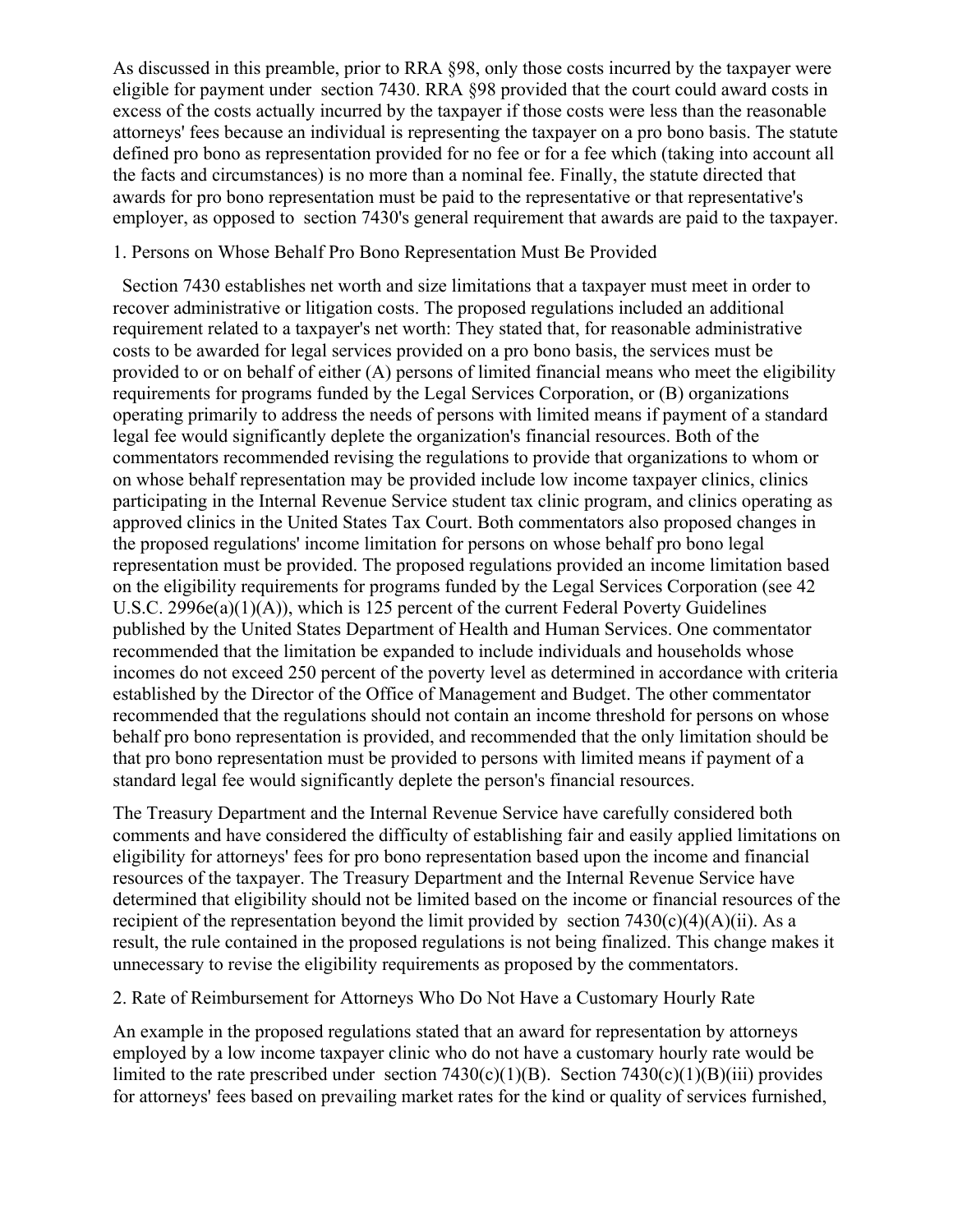except that the fee is limited to a statutory rate of \$125 an hour plus cost of living adjustments, unless a special factor justifies a higher rate. One commentator stated that because of the difficulty of determining the prevailing market rates for the kind or quality of services furnished in the case of attorneys representing low income taxpayers, and because of the unlikelihood that a low income taxpayer clinic or student taxpayer clinic program would become involved in a case that would justify a rate in excess of the statutory rate, the rate for pro bono attorneys who do not have a customary hourly rate should be set at the statutory rate.

After publishing the proposed regulations, the Treasury Department and the Internal Revenue Service determined that details such as the rate of compensation for pro bono attorneys who do not have a customary hourly rate would more logically be contained in a revenue procedure.

The Treasury Department and the Internal Revenue Service are releasing simultaneously Rev. Proc. 2016-17, which provides that pro bono attorneys who do not charge an hourly rate receive the statutory rate for their services unless they establish that a special factor, as described in section  $7430(c)(1)(B)(iii)$ , applies to justify a higher hourly rate. The final regulations, therefore, do not contain the example in the proposed regulations on the rate applicable to pro bono attorneys who do not have a customary hourly rate. Instead, these recommendations are taken into account in Rev. Proc. 2016-17.

3. Enhanced Rate Based on Limited Availability of Pro Bono Representatives With Tax Expertise

One commentator recommended a change to the section of the proposed regulations that provided that the limited local availability of tax expertise is a special factor that would justify an award at a rate higher than the statutory rate. The proposed regulations provided that limited local availability of tax expertise is established by demonstrating that a representative possessing tax expertise is not available in the taxpayer's geographical area. The commentator stated that she did not think this special factor produces a fair result in the case of pro bono representatives because, even if attorneys possessing tax expertise practice within a taxpayer's geographic area, those attorneys may not be willing or able to take on pro bono cases. The commentator suggested that the regulation be revised so that, in pro bono cases, the special factor based on the limited local availability of tax expertise would apply if there is no representative possessing tax expertise practicing within the taxpayer's geographic area who is willing or able to represent the taxpayer on a pro bono basis.

The Treasury Department and the Internal Revenue Service disagree that the proposed rule does not produce a fair result in the case of pro bono representatives. The rule permits the award of an enhanced rate based on the limited local availability of tax expertise because such a circumstance reasonably could have an unfair impact on a taxpayer who pays or incurs liability for attorneys' fees. For example, the taxpayer who must go outside his geographic area to retain a representative with tax expertise might be required to pay more for the representation than the generally prevailing market rate for representatives in the taxpayer's geographic area. Taxpayers who are represented on a pro bono basis are entitled to the enhanced rate in the same manner as taxpayers who incur fees. Therefore, the final regulations adopt the rule in the proposed regulations without change.

4. Payments for Work Performed by Students and Hourly Rates for Students

The proposed regulations did not discuss issues relating to the award of attorneys' fees based on the work of volunteer law students. Both commentators recommended clarifying the proposed regulations to state that payment for work performed by law students should be made to the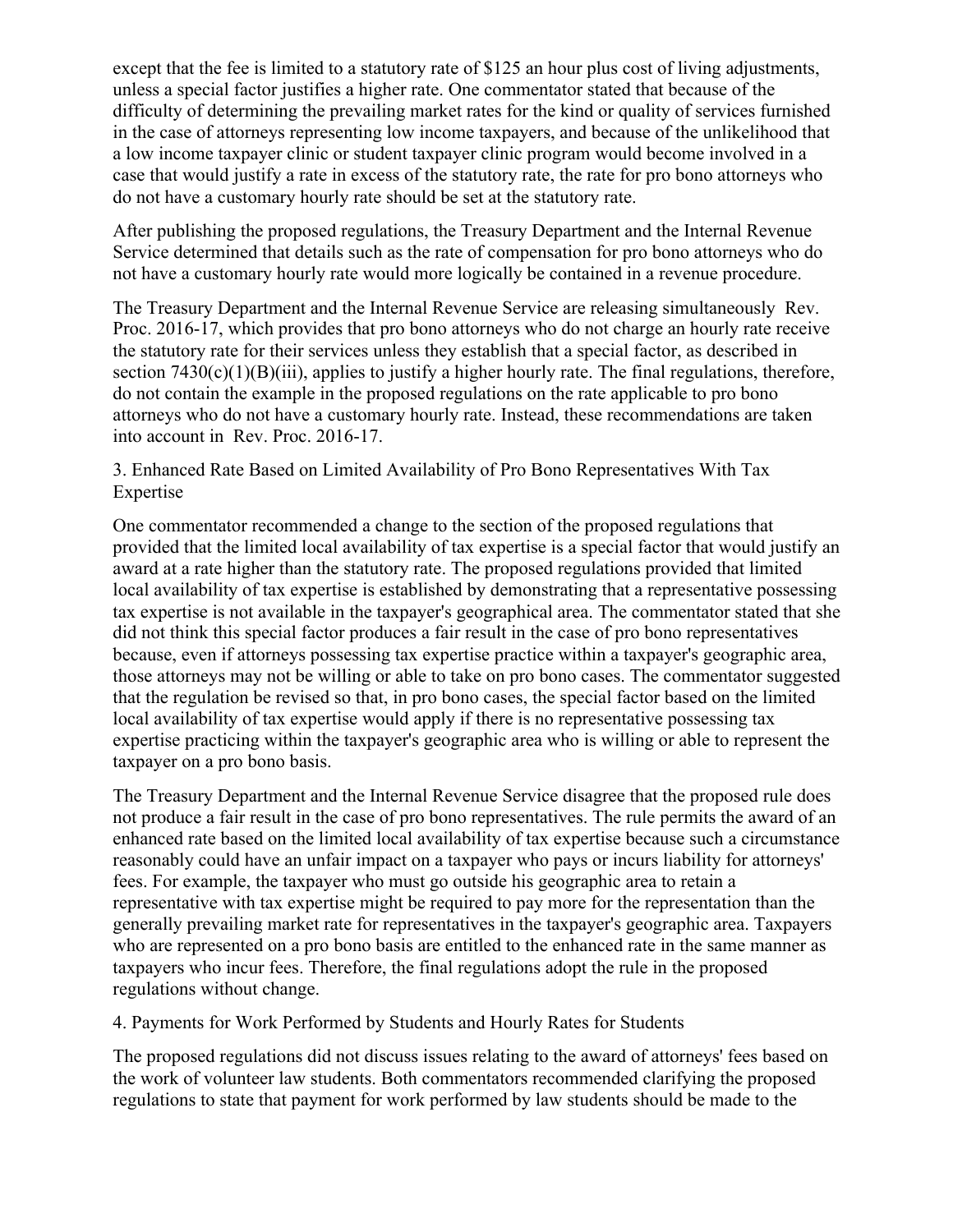attorneys under whom the students work or to such an attorney's employer rather than to the law students.

One commentator expressed concern that fees may be awarded based on the work of law students who volunteer in low income taxpayer clinics and clinics participating in the Internal Revenue Service student taxpayer clinic program, but that such students do not have customary hourly rates. The commentator proposed setting an hourly rate for law students at 40 percent of the statutory hourly rate for attorneys. The commentator also requested clarification that the work of law students can be compensated as attorneys' fees or costs regardless of whether the students have special orders authorizing them to practice before the Internal Revenue Service.

The Treasury Department and the Internal Revenue Service agree that awarding fees based on the work of volunteer students may be appropriate and are addressing this issue in a revenue procedure being released contemporaneously with these final regulations. In Rev. Proc. 2016- 17, the Treasury Department and the Internal Revenue Service clarify that work performed by students authorized to practice before the Internal Revenue Service or the Tax Court may be compensable at 35 percent of the statutory hourly rate for attorneys, unless the student can demonstrate that a rate in excess of that 35 percent is appropriate, with the award payable to the clinic or organization with which the student is affiliated. Rev. Proc. 2016-17 further clarifies that with respect to students who are not authorized to practice before the Internal Revenue Service or the Tax Court, the requester will have the burden of proving that an award of costs is appropriate and what rate of compensation is reasonable.

#### 5. Effective/Applicability Date

The proposed regulations provided that the changes in Sec. Sec. 301.7430-2, 301.7430-3, 301.7430-4, and 301.7430-5 would apply to costs incurred and services performed as of the date of publication of the final regulations, without regard to when a petition was filed. That meant that these changes could have applied in cases where a petition was filed before publication of the final regulations in the Federal Register. To ensure that these changes are not mandatory for cases in which a petition was filed before publication of the final regulations in the Federal Register, the effective/applicability date in Sec. 301.7430-6 of the final regulations has been revised to provide that the changes in Sec. Sec. 301.7430-2, 301.7430-3, 301.7430-4, and 301.7430-5 apply to costs incurred and services performed in cases in which the petition was filed on or after the date of publication of the final regulations in the Federal Register. However, taxpayers may rely on the changes contained in Sec. Sec. 301.7430-2, 301.7430-3, 301.7430-4, and 301.7430-5 of the final regulations for costs incurred and services performed in which a petition was filed prior to March 1, 2016.

In addition, no effective/applicability date was proposed with respect to the rules for qualified offers under Sec. 301.7430-7, but one has been added to the final regulations. Accordingly, under Sec. 301.7430-7(f) of the final regulations, section 301.7430-7 applies to qualified offers made in administrative court proceedings described in section 7430 after December 24, 2003, except that section 301.7430- 7(c)(8) is effective as of the date these final regulations are published in the Federal Register.

## Statement of Availability for IRS Document

For copies of recently issued Revenue Procedures, Revenue Ruling, notices and other guidance published in the Internal Revenue Bulletin, visit the IRS Web site at http://www.irs.gov.

Special Analyses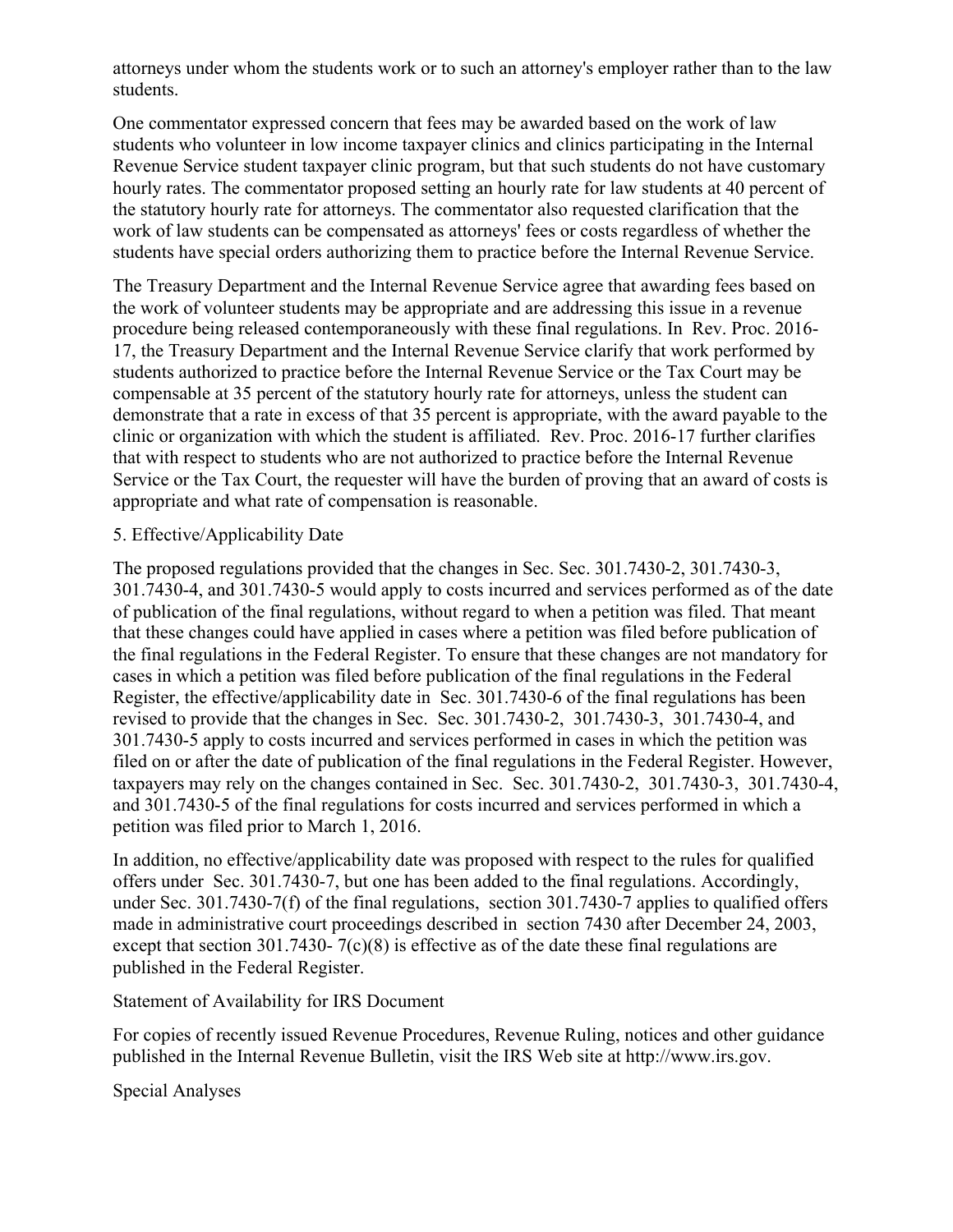Certain IRS regulations, including this one, are exempt from the requirements of Executive Order 12866, as supplemented and reaffirmed by Executive Order 13563. Therefore, a regulatory impact assessment is not required. It also has been determined that section 553(b) of the Administrative Procedure Act (5 U.S.C. chapter 5) does not apply to these regulations and, because these regulations do not impose on small entities a collection of information requirement, the Regulatory Flexibility Act (5 U.S.C. chapter 6) does not apply. Therefore, a Regulatory Flexibility Analysis is not required. Pursuant to section 7805(f) of the Internal Revenue Code, the Notice of Proposed Rulemaking was submitted to the Chief Counsel for Advocacy of the Small Business Administration for comment on its impact on small business. No comments were received.

Drafting Information

The principal author of these regulations is Shannon K. Castañeda, Office of Associate Chief Counsel (Procedure and Administration).

List of Subjects in 26 CFR Part 301

Employment taxes, Estate taxes, Excise taxes, Gift taxes, Income taxes, Penalties, Reporting and recordkeeping requirements.

Adoptions of Amendments to the Regulations

Accordingly, 26 CFR part 301 is amended as follows:

Part 301-Procedure And Administration

Paragraph 1. The authority citation for part 301 continues to read in part as follows:

Authority: 26 U.S.C. 7805

Par. 2. Section 301.7430-0 is amended by:

- 1. Adding an entry for Sec. 301.7430-3(c)(4).
- 2. Adding entries to Sec. 301.7430-4, paragraphs  $(b)(3)(iii)(A)$  through  $(F)$  and  $(d)$ .
- 3. Revising the entries for Sec. 301.7430-5.
- 4. Revising the section heading for Sec. 301.7430-6.
- 5. Adding entries for Sec. Sec. 301.7430-7 and 301.7430-8.

The additions and revisions read as follows:

Sec. 301.7430-0 Table of contents.

Sec. 301.7430-3 Administrative proceeding and administrative proceeding date.

## (c)

(4) First letter of proposed deficiency that allows the taxpayer an opportunity for administrative review in the Office of Appeals.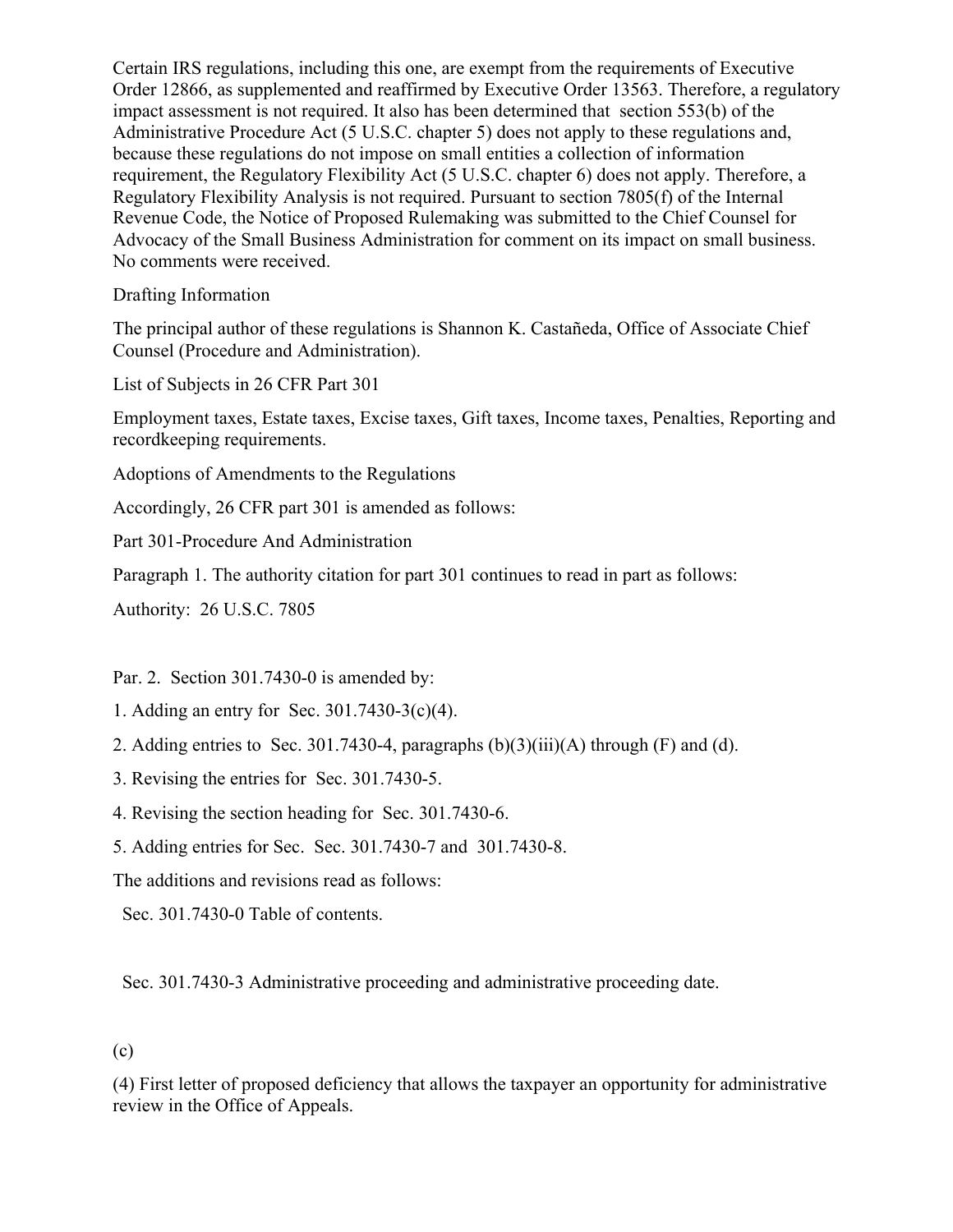Sec. 301.7430-4 Reasonable administrative costs.

- (b)
- (3)
- (iii)
- $((A))$  In general.
- ( (B) ) Special factor.
- ( (C) ) Limited availability.
- ( (D) ) Local availability of tax expertise.
- ( (E) ) Difficulty of the issues.
- ( (F) ) Example.

(d) Pro bono representation.

- $(1)$ ) In general.
- ( (2) ) Requirements.
- ( (3) ) Nominal fee.
- ( (4) ) Payment when representation provided for a nominal fee.
- ( (5) ) Requirements.
- ( (6) ) Hourly rate.
- ( (7) ) Examples. Sec. 301.7430-5 Prevailing party.
- ( (a) ) In general.
- ( (b) ) Position of the Internal Revenue Service.
- ( (c) ) Examples.
- ( (d) ) Substantially justified.
- $(1)$ ) In general.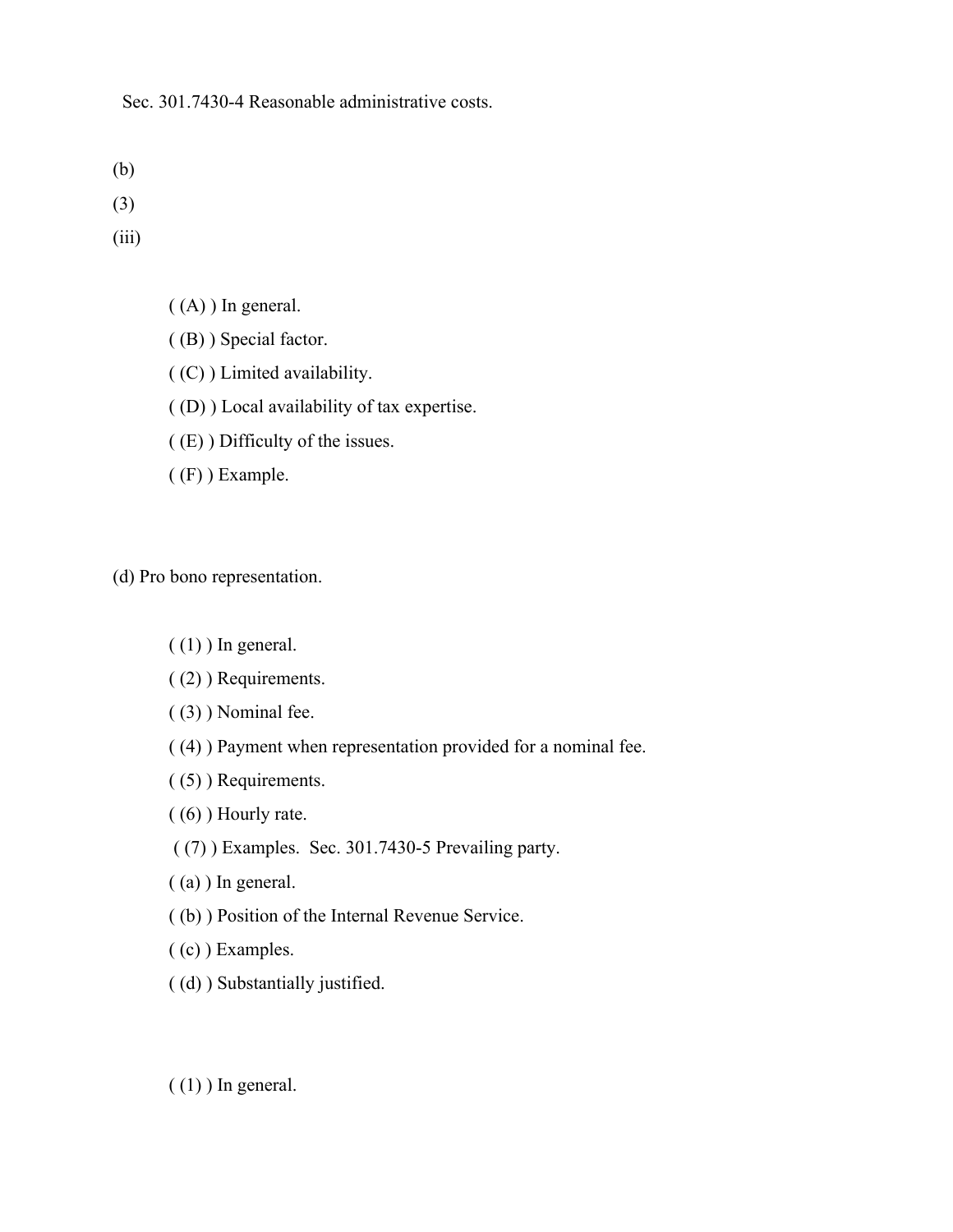( (2) ) Position in courts of appeal.

 $(3)$ ) Examples.

( (4) ) Included costs.

 $( (5) )$  Examples.

 $( (6) )$  Exception.

( (7) ) Presumption. (e) Amount in controversy.(f) Most significant issue or set of issues presented.

 $(1)$ ) In general.

( (2) ) Example. (g) Net worth and size limitations.

( (1) ) Individuals.

( (2) ) Estates and trusts.

 $(3)$ ) Others.

( (4) ) Special rule for charitable organizations and certain cooperatives.

( (5) ) Special rule for TEFRA partnerships.

( (6) ) Determining net worth. (h) Determination of prevailing party.

( (i) ) Examples. Sec. 301.7430-6 Effective/applicability dates. Sec. 301.7430-7 Qualified offers.

( (a) ) In general.

( (b) ) Requirements for treatment as a prevailing party based upon having made a qualified offer.

 $(1)$ ) In general.

( (2) ) Liability under the last qualified offer.

( (3) ) Liability pursuant to the judgment. (c) Qualified offer.

 $(1)$ ) In general.

( (2) ) To the United States.

( (3) ) Specifies the offered amount.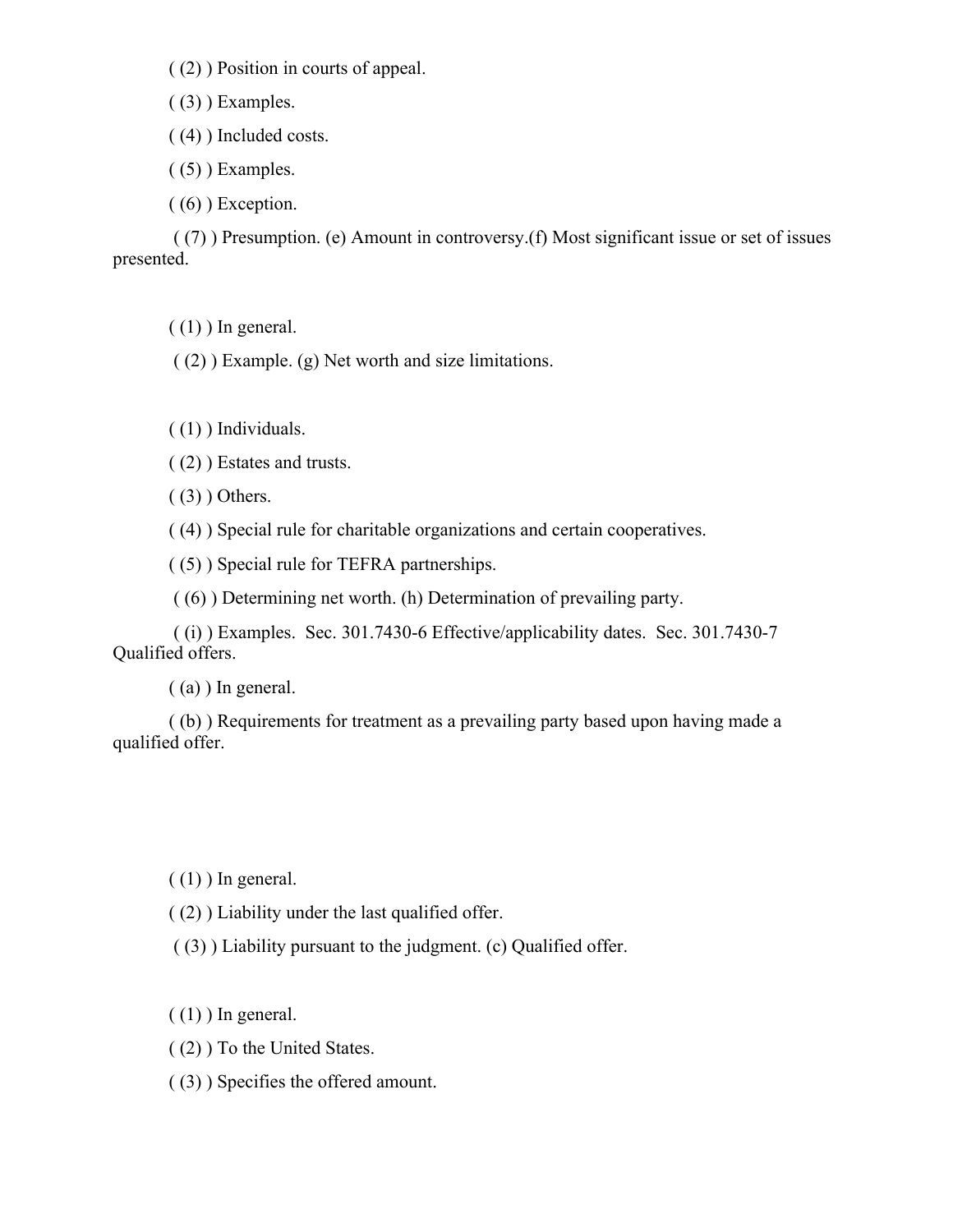- ( (4) ) Designated at the time it is made as a qualified offer.
- ( (5) ) Remains open.
- ( (6) ) Last qualified offer.
- ( (7) ) Qualified offer period.

( (8) ) Interest as a contested issue. (d) [Reserved].(e) Examples.(f) Effective date.

 Sec. 301.7430-8 Administrative costs incurred in damage actions for violations of section 362 or 524 of the Bankruptcy Code.

- ( (a) ) In general.
- ( (b) ) Prevailing party.
- ( (c) ) Administrative proceeding.
- ( (d) ) Costs incurred after filing of bankruptcy petition.
- ( (e) ) Time for filing claim for administrative costs.
- ( (f) ) Effective date. [[Page 10484]]

Par. 3. Section 301.7430-1 is amended by revising paragraphs  $(b)(1)(ii)(A)$ ,  $(d)(1)(i)$  and  $(ii)$  and  $(d)(2)$  introductory text to read as follows:

Sec. 301.7430-1 Exhaustion of administrative remedies.

- (b)
- (1)
- (ii)

( (A) ) Requests an Appeals office conference in accordance with

Sec. Sec. 601.105 and 601.106 of this chapter or any successor published guidance; and

(d)

(1)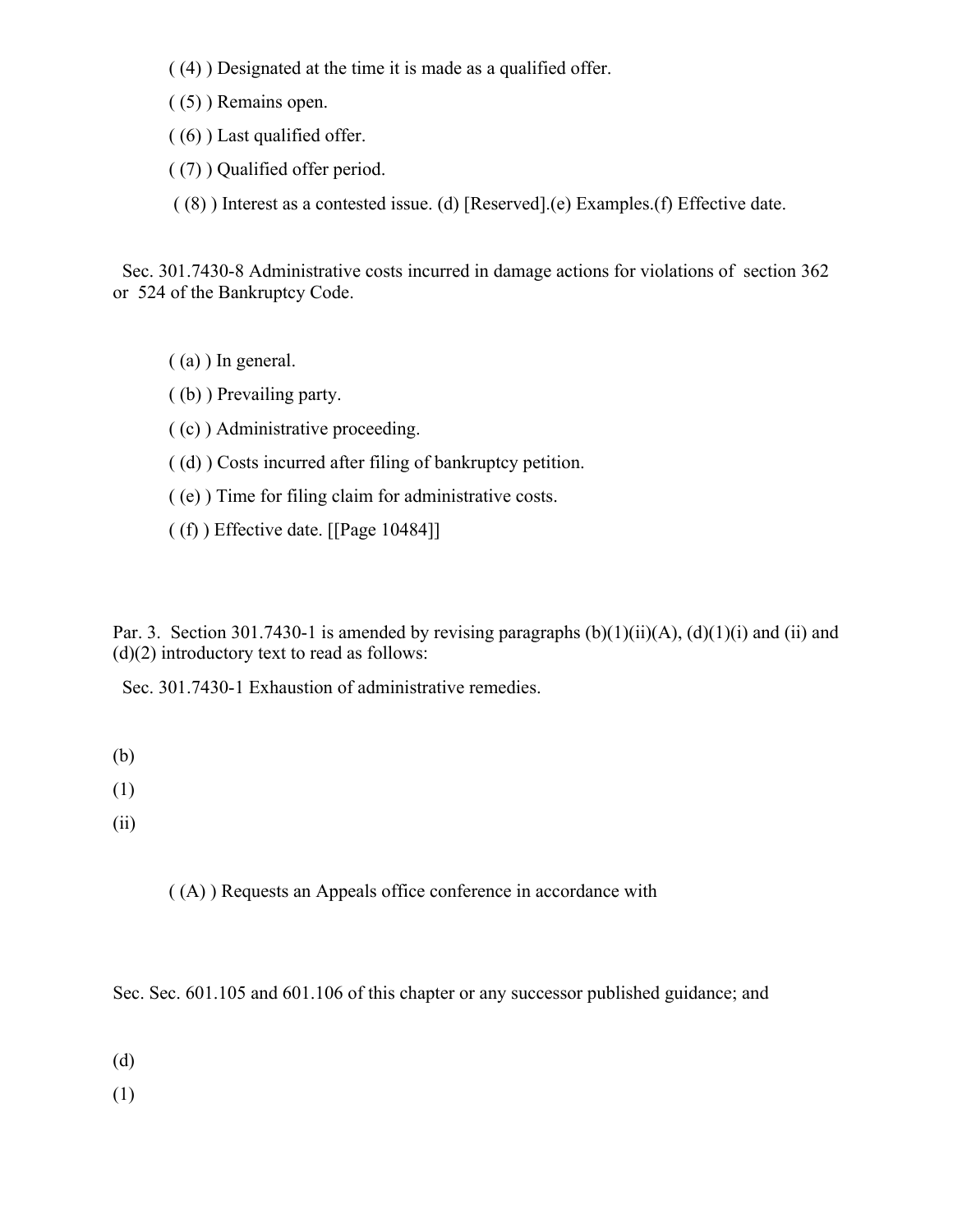( (i) ) The party follows all applicable Internal Revenue Service procedures for contesting the matter (including filing a written protest or claim, requesting an administrative appeal, and participating in an administrative hearing or conference); or

( (ii) ) If there are no applicable Internal Revenue Service procedures, the party submits to the Area Director of the area having jurisdiction over the dispute a written claim for relief reciting facts and circumstances sufficient to show the nature of the relief requested and that the party is entitled to the requested relief, and the Area

Director denies the claim for relief in writing or fails to act on the claim within a reasonable period after the claim is received by the

Area Director.

(2) For purposes of paragraph  $(d)(1)(ii)$  of this section, a reasonable period is-

Par. 4. Section 301.7430-2 is amended by:

1. Revising paragraph (a).

2. Removing the semicolon at the end of paragraph  $(c)(3)(i)(B)$  and adding a period in its place, and adding a sentence at the end of the paragraph.

3. Adding a sentence at the end of paragraph  $(c)(3)(i)(E)$ .

4. Revising paragraph  $(c)(3)(ii)(C)$ , adding paragraph  $(c)(3)(iii)(C)$ ., and revising paragraph  $(c)(5)$ .

5. Adding a sentence at the end of paragraph (c)(7).

6. Revising paragraph (e).

The additions and revisions read as follows:

Sec. 301.7430-2 Requirements and procedures for recovery of reasonable administrative costs.

 $($  (a) ) Introduction. Section 7430(a)(1) provides for the recovery, under certain circumstances, of reasonable administrative costs incurred in connection with an administrative proceeding before the

Internal Revenue Service. Paragraph (b) of this section lists the requirements that a taxpayer must meet to be entitled to an award of reasonable administrative costs from the Internal Revenue Service.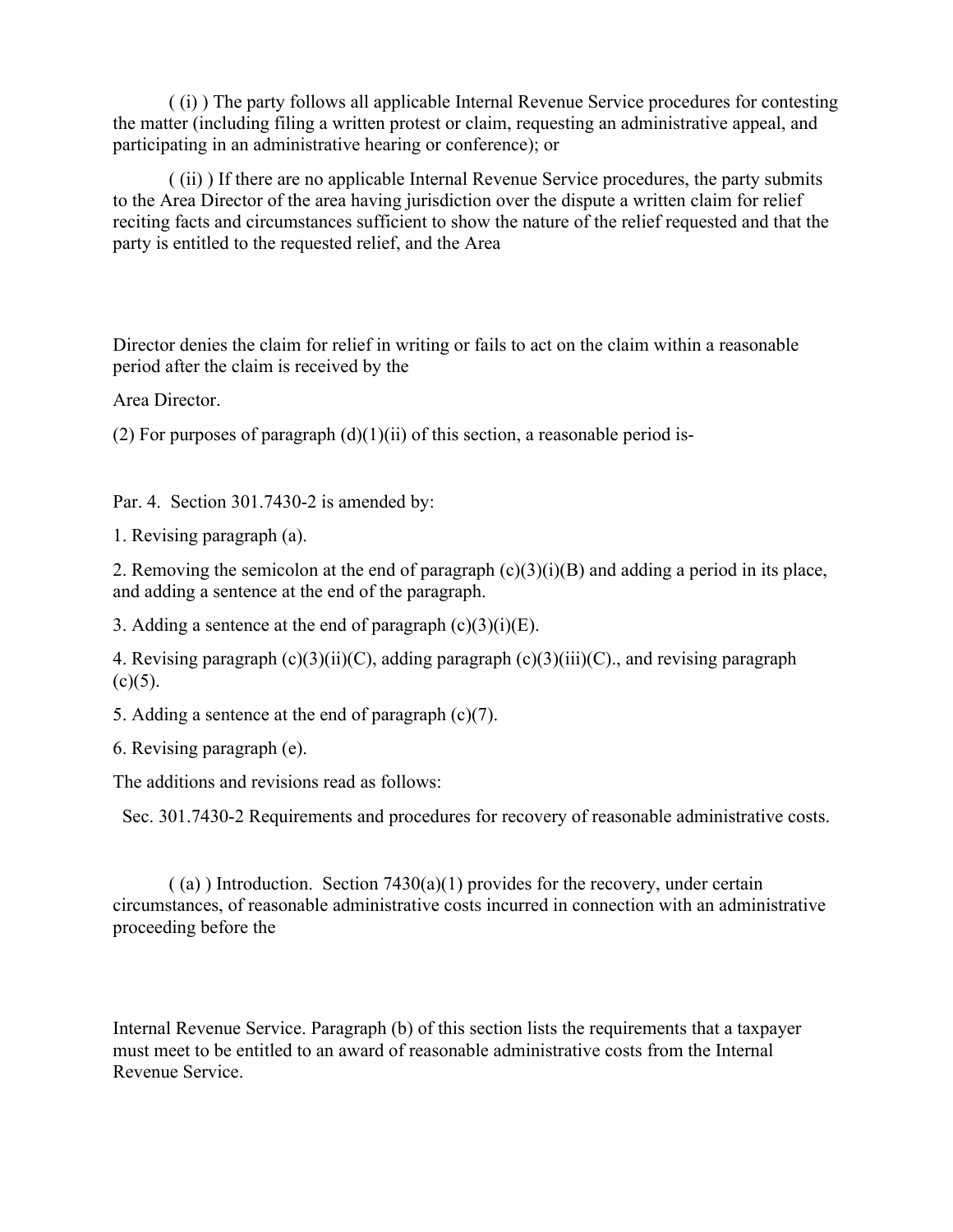Paragraph (c) of this section describes the procedures that a taxpayer must follow to recover reasonable administrative costs. Paragraphs (b) and (c) apply to requests for administrative costs regarding all administrative proceedings within the Internal Revenue Service.

(c)

(3)

(i)

(B)

For costs incurred after January 18, 1999, if the taxpayer alleges that the United States has lost in courts of appeal for other circuits on substantially similar issues, the taxpayer must provide, for each such case, the full name of the case, volume and pages of the reporter in which the opinion appears, the circuit in which the case was decided, and the year of the opinion;

# (E)

This statement must identify whether the representation is on a pro bono basis as defined in Sec. 301.7430-4(d) and, if so, to whom payment should be made. Specifically, the statement must direct whether payment should be made to the taxpayer's representative or to the representative's employer.

#### (ii)

(C) For costs incurred after January 18, 1999, if more than \$125 per hour (as adjusted for an increase in the cost of living pursuant to

Sec. 301.7430-4(b)(3)) is claimed for the fees of a representative in connection with the administrative proceeding, an affidavit is necessary stating that a special factor described in Sec. 301.7430-

4(b)(3) is applicable, such as the difficulty of the issues presented in the case or the lack of local availability of tax expertise. If a special factor is claimed based on specialized skills and distinctive knowledge as described in Sec. 301.7430-4(b)(2)(ii), the affidavit should state-

( (1) ) Why the specialized skills and distinctive knowledge were necessary in the representation;

( (2) ) That there is a limited availability of representatives possessing these specialized skills and distinctive knowledge; and

( (3) ) How the representative's education and experience qualifies the representative as someone with the necessary specialized skills and distinctive knowledge.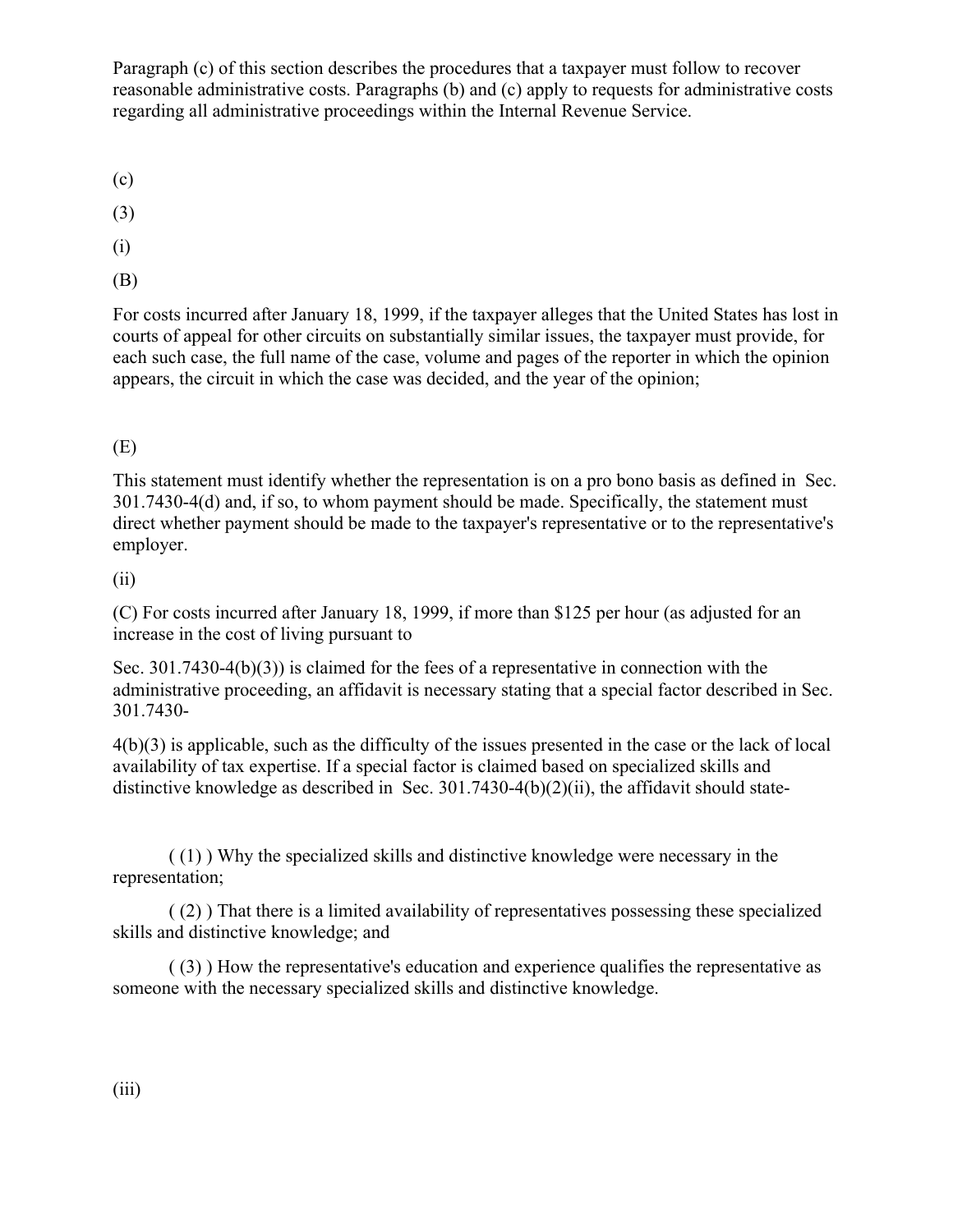(C) In cases of pro bono representation, time records similar to billing records, detailing the time spent and work completed, must be submitted for the requested fees.

# (5) Period for requesting costs from the Internal Revenue Service.

To recover reasonable administrative costs pursuant to section 7430 and this section, the taxpayer must file a written request for costs within 90 days after the date the final adverse decision of the Internal Revenue Service with respect to all tax, additions to tax, interest, and penalties at issue in the administrative proceeding is mailed or otherwise furnished to the taxpayer. For purposes of this section, interest means the interest that is specifically at issue in the administrative proceeding independent of the taxpayer's objections to the underlying tax, additions to tax, and penalties imposed. The final decision of the Internal Revenue Service for purposes of this section is the document that resolves the taxpayer's liability with regard to all tax, additions to tax, interest, and penalties at issue in the administrative proceeding (such as a Form 870 or closing agreement), or a notice of assessment for that liability (such as the notice and demand under section 6303), whichever is earlier mailed or otherwise furnished to the taxpayer. For purposes of this section, if the 90th day falls on a Saturday, Sunday, or a legal holiday, the 90-day period shall end on the next succeeding day that is not a Saturday, Sunday, or a legal holiday as defined by section 7503.

## (7)

Once a notice of decision denying (in whole or in part) an award for reasonable administrative costs is mailed by the Internal Revenue Service via certified mail or registered mail as required by paragraph  $(c)(6)$  of this section, a taxpayer may obtain judicial review of that decision by filing a petition for review with the Tax Court prior to the 91st day after the mailing of the notice of decision.

(e) The following examples primarily illustrate paragraph (a) of this section:

Example 1. Taxpayer A receives a notice of proposed deficiency (30-day letter). A requests and is granted Appeals office consideration. The administrative file contains certain documents provided by A as substantiation for the tax matters at issue.

Appeals determines that the information submitted is insufficient.

Appeals then issues a notice of deficiency. After receiving the notice of deficiency but before the 90-day period for filing a petition with the Tax Court has expired, and before filing a petition with the Tax Court, A convinces Appeals that the information previously submitted and reviewed by Appeals is sufficient and, therefore, the notice of deficiency is incorrect and A owes no additional tax. Pursuant to section 6212(d), the notice of deficiency is rescinded. Appeals then closes the case showing a zero deficiency and mails A a notice to this effect. Assuming that Appeals did not rely on any new information provided by A in rescinding the notice of deficiency and that all of the other requirements of section 7430 are satisfied, A may recover reasonable administrative costs incurred after the date of the 30-day letter (the administrative proceeding date as defined in Treas. Reg. Sec.  $301.7430-3(c)$ ). To recover these costs, A must file a request for administrative costs with the Appeals office personnel who settled A's tax matter, or if that person is unknown to A, with the Area Director of the area that considered the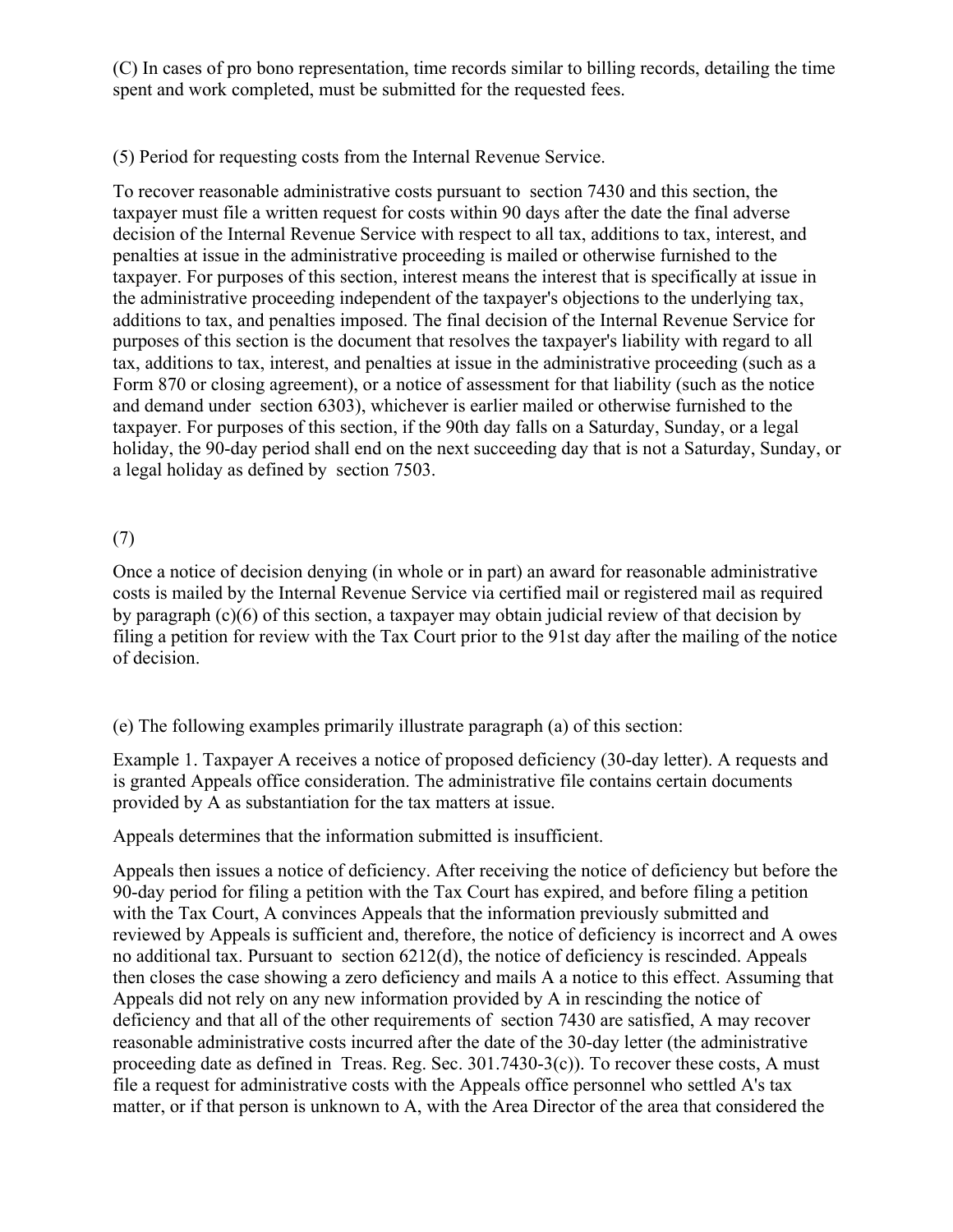underlying matter, within 90 days after the date of mailing of the Office of Appeals' final decision that A owes no additional tax.

Example 2. Taxpayer B files a request for an abatement of interest pursuant to section 6404 and the regulations thereunder.

The Area Director issues a notice of proposed disallowance of the abatement request (akin to a 30-day letter). B requests and is granted Appeals office consideration. No agreement is reached with Appeals and the Office of Appeals issues a notice of disallowance of the abatement request. B does not file suit in the Tax Court, but instead contacts the Appeals office within 180 days after the mailing date of the notice of disallowance of the abatement request to attempt to reverse the decision. B convinces the Appeals office that the notice of disallowance is in error. The Appeals office agrees to abate the interest and mails the taxpayer a notification of this decision. The mailing date of the notification from Appeals of the decision to abate interest commences the 90-day period from which the taxpayer may request administrative costs. Assuming that Appeals did not rely on any new information provided by B in reversing its notice of disallowance, and that all of the other requirements of section 7430 are satisfied, B may recover reasonable administrative costs incurred after the date the Area Director issued the notice of proposed disallowance of the abatement request (the administrative proceeding date as defined in Treas. Reg. Sec. 301.7430-3(c)). To recover these costs, B must file a request for costs with the Appeals office personnel who settled B's tax matter, or if that person is unknown to B, with the Area Director of the area that considered the underlying matter within 90 days after the date of mailing of the Office of Appeals' final decision that B is entitled to abatement of interest.

Example 3. Taxpayer C receives a notice of proposed adjustment and employment tax 30-day letter. C requests and is granted Appeals office consideration. The administrative file contains certain documents provided by C to support C's position in the tax matters at issue. Appeals determines that the documents submitted are insufficient. Appeals then issues a notice of determination of worker classification. After receiving the notice of determination of worker classification but before the 90-day period for filing a petition with the Tax Court has expired, C convinces Appeals that the documents previously submitted and reviewed by Appeals adequately support its position and, therefore, C owes no additional employment tax. Appeals then closes the case showing a zero tax adjustment and mails C a no-change letter. Assuming that Appeals did not rely on any new information provided by C in reversing its notice of determination of worker classification, and that all of the other requirements of section 7430 are satisfied, C may recover reasonable administrative costs incurred after the date of the notice of proposed adjustment and 30-day letter (the administrative proceeding date as defined in Treas. Reg. Sec. 301.7430-3(c)). To recover these costs, C must file a request for administrative costs with the Appeals office personnel who settled C's tax matter, or if that person is unknown to C, with the Area Director of the area that considered the underlying matter, within 90 days after the date of mailing of the Office of Appeals' final decision that C owes no additional tax.

Par. 5. Section 301.7430-3 is amended by:

- 1. Revising paragraphs  $(b)$ ,  $(c)(1)$ , and  $(3)$ .
- 2. Adding paragraph (c)(4).
- 3. Revising paragraph (d).

The addition and revisions read as follows:

Sec. 301.7430-3 Administrative proceeding and administrative proceeding dates.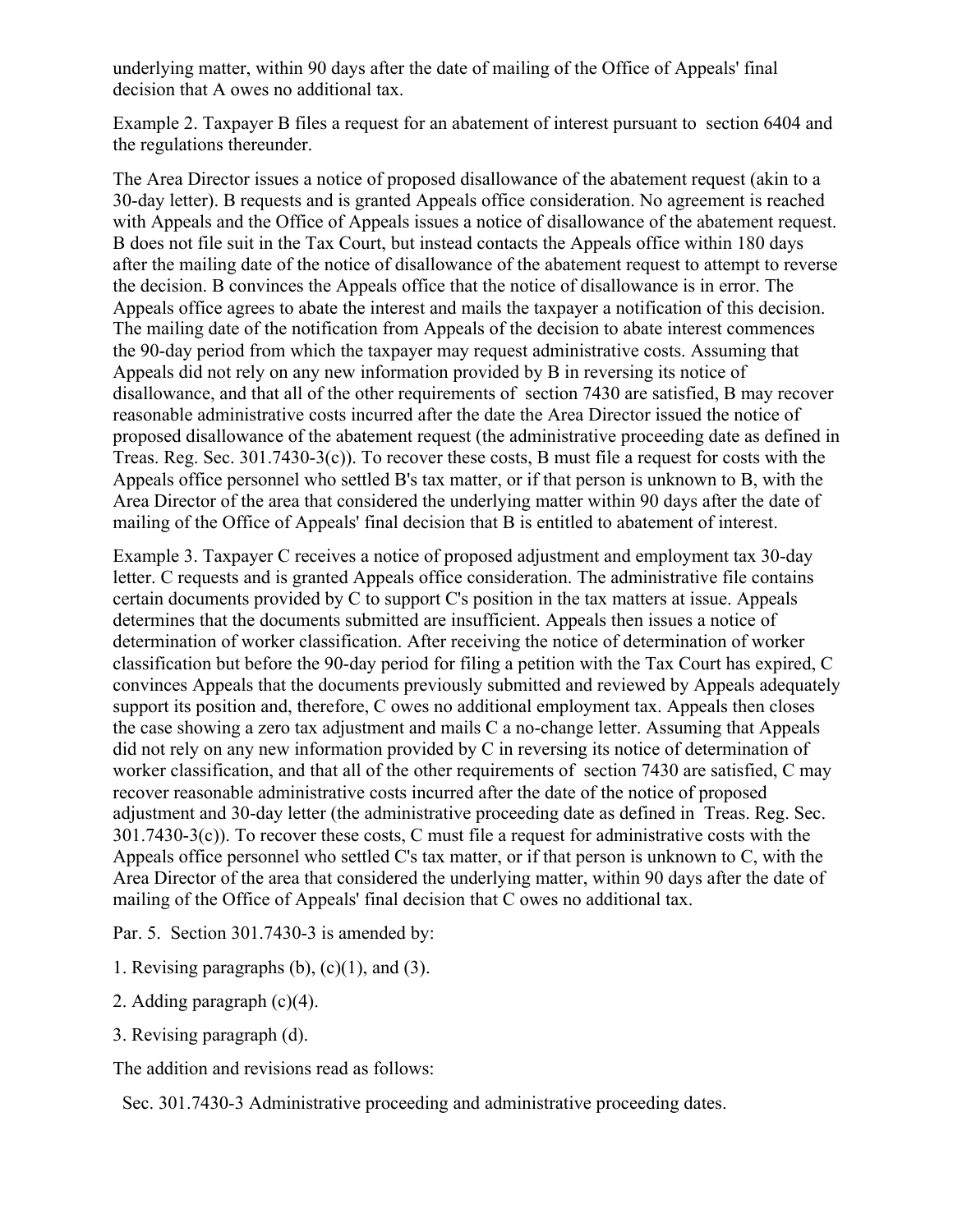(b) Collection action. A collection action generally includes any action taken by the Internal Revenue Service to collect a tax (or any interest, additional amount, addition to tax, or penalty, together with any costs in addition to the tax) or any action taken by a taxpayer in response to the Internal Revenue Service's act or failure to act in connection with the collection of a tax (including any interest, additional amount, addition to tax, or penalty, together with any costs in addition to the tax). A collection action for purposes of section 7430 and this section includes any action taken by the Internal Revenue Service under Chapter 64 of Subtitle F to collect a tax. Collection actions also include collection due process hearings under sections 6320 and 6330 (unless the underlying tax liability is properly at issue), and those actions taken by a taxpayer to remedy the Internal Revenue Service's failure to release a lien under section 6325 or to remedy any unauthorized collection action as described by section 7433, except those collection actions described by section 7433(e). An action or procedure directly relating to a claim for refund after payment of an assessed tax is not a collection action.

(c) Administrative proceeding date-

( (1) ) General rule. For purposes of section 7430 and the regulations thereunder, the term administrative proceeding date means the earlier of-

( (i) ) The date of the receipt by the taxpayer of the notice of the decision of the Internal Revenue Service Office of Appeals;

( (ii) ) The date of the notice of deficiency; or

( (iii) ) The date on which the first letter of proposed deficiency that allows the taxpayer an opportunity for administrative review in the Internal Revenue Service Office of Appeals is sent.

(3) Notice of deficiency. A notice of deficiency is a notice described in section 6212(a), including a notice rescinded pursuant to section 6212(d). For purposes of determining reasonable administrative costs under section 7430 and the regulations thereunder, the following will be treated as a notice of deficiency:

( (i) ) A notice of final partnership administrative adjustment described in section  $6223(a)(2)$ .

( (ii) ) A notice of determination of worker classification issued pursuant to section 7436.

( (iii) ) A final notice of determination denying innocent spouse relief issued pursuant to section 6015. (4) First letter of proposed deficiency that allows the taxpayer an opportunity for administrative review in the Office of Appeals.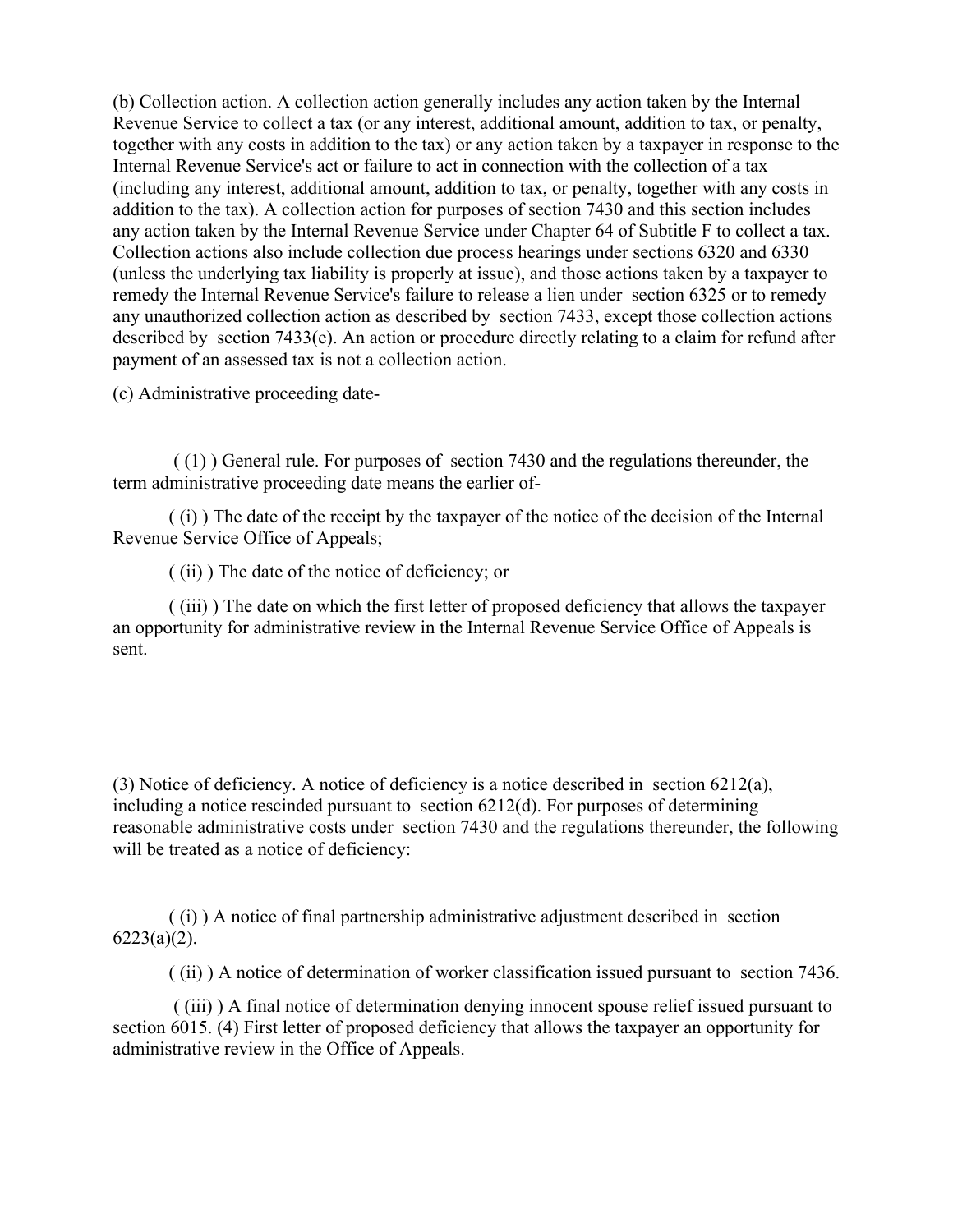Generally, the first letter of proposed deficiency that allows the taxpayer an opportunity for administrative review in the Office of Appeals is the first letter issued to the taxpayer that describes the proposed adjustments and advises the taxpayer of the opportunity to contact the Office of Appeals. It also may be a claim disallowance or the first letter of determination that allows the taxpayer an opportunity for administrative review in the Office of Appeals.

(d) Examples. The provisions of this section are illustrated by the following examples:

Example 1. Taxpayer A receives a notice of proposed deficiency (30-day letter). A files a request for and is granted an Appeals office conference. At the Appeals conference no agreement is reached on the tax matters at issue. The Office of Appeals then issues a notice of deficiency. Upon receiving the notice of deficiency, A does not file a petition with the Tax Court. Instead, A pays the deficiency and files a claim for refund. The claim for refund is considered by the Internal Revenue Service and the Area Director issues a notice of proposed claim disallowance. A requests and is granted Appeals office consideration. A convinces Appeals that A's claim is correct and Appeals allows A's claim. A may recover reasonable administrative costs incurred on or after the date of the notice of proposed deficiency (30-day letter), but only if the other requirements of section 7430 and the regulations thereunder are satisfied. A cannot recover costs incurred prior to the date of the 30-day letter because these costs were incurred before the administrative proceeding date.

Example 2. Taxpayer B files an individual income tax return showing a balance due. No payment is made with the return and the Internal Revenue Service assesses the amount shown on the return.

The Internal Revenue Service issues a Notice Of Intent to Levy And Notice Of Your Right To A Hearing pursuant to sections 6330(a) and 6331(d). B timely requests and is granted a Collection Due Process (CDP) hearing. In connection with the CDP hearing, B enters into an installment agreement as a collection alternative. The costs that B incurred in connection with the CDP hearing were not incurred in an administrative proceeding, but rather in a collection action.

Accordingly, B may not recover those costs as reasonable administrative costs under section 7430 and the regulations thereunder.

Par. 6. Section 301.7430-4 is amended by:

1. Removing the language ``such'' the second time it appears in the second sentence and in the fifth sentence of paragraph  $(b)(2)(ii)$  and adding the language "that" in its place.

2. Revising paragraphs  $(b)(3)(i)$  and  $(b)(3)(iii)(B)$ .

3. Revising the first sentence in paragraph (b)(3)(iii)(C) and adding a new second sentence following the first sentence.

4. Redesignating paragraph (b)(3)(iii)(D) as paragraph (b)(3)(iii)(F), adding new paragraphs  $(b)(3)(iii)(D)$  and  $(b)(3)(iii)(E)$ , and revising newly redesignated paragraph  $(b)(3)(iii)(F)$ .

5. Revising paragraph (c)(4).

6. Adding paragraph (d).

The additions and revisions read as follows:

Sec. 301.7430-4 Reasonable administrative costs.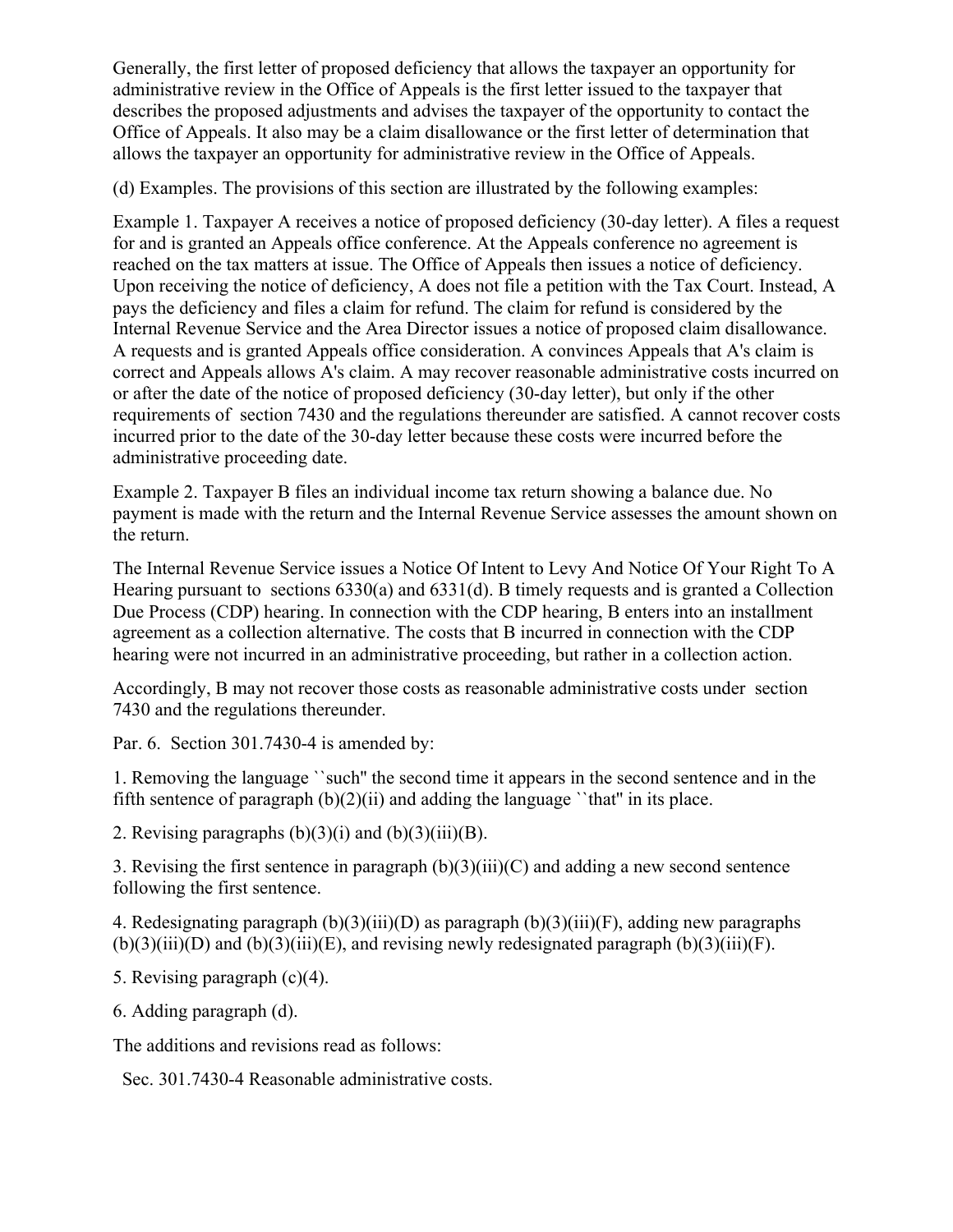(3) Limitation on fees for a representative-

( (i) ) In general. Except as otherwise provided in this section, fees incurred after January 18, 1999, and described in paragraph (b)(1)(iv) of this section that are recoverable under section 7430 and the regulations thereunder as reasonable administrative costs may not exceed \$125 per hour (as adjusted for an increase in the cost of living and, if appropriate, a special factor adjustment).

(iii)

(B) Special factor. A special factor is a factor, other than an increase in the cost of living, that justifies an increase in the \$125 per hour limitation of section  $7430(c)(1)(B)(iii)$ . The undesirability of the case, the work and the ability of counsel, the results obtained, and customary fees and awards in other cases, are factors applicable to a broad spectrum of litigation and do not constitute special factors for the purpose of increasing the \$125 per hour limitation. By contrast, the limited availability of a specially qualified representative for the proceeding, the limited local availability of tax expertise, and the difficulty of the issues are special factors justifying an increase in the \$125 per hour limitation.

(C) Limited availability. Limited availability of a specially qualified representative is established by demonstrating that a specially qualified representative for the proceeding is not available at the \$125 per hour rate (as adjusted for an increase in the cost of living). The representative's special qualification must be based on nontax expertise.

(D) Limited local availability of tax expertise. Limited local availability of tax expertise is established by demonstrating that a representative possessing tax expertise is not available in the taxpayer's geographical area. Initially, this showing may be made by submission of an affidavit signed by the taxpayer, or by the taxpayer's counsel, that no representative possessing tax expertise practices within a reasonable distance from the taxpayer's principal residence or principal office. The hourly rate charged by representatives in the geographical area is not relevant in determining whether tax expertise is locally available. If the Internal Revenue Service challenges this initial showing, the taxpayer may submit additional evidence to establish the limited local availability of a representative possessing tax expertise.

(E) Difficulty of the issues. In determining whether the difficulty of the issues justifies an increase in the \$125 per hour limitation on the applicable hourly rate, the Internal Revenue Service will consider the following factors:

( (1) ) The number of different provisions of law involved in each issue.

( (2) ) The complexity of the particular provision or provisions of law involved in each issue.

( (3) ) The number of factual issues present in the proceeding.

(b)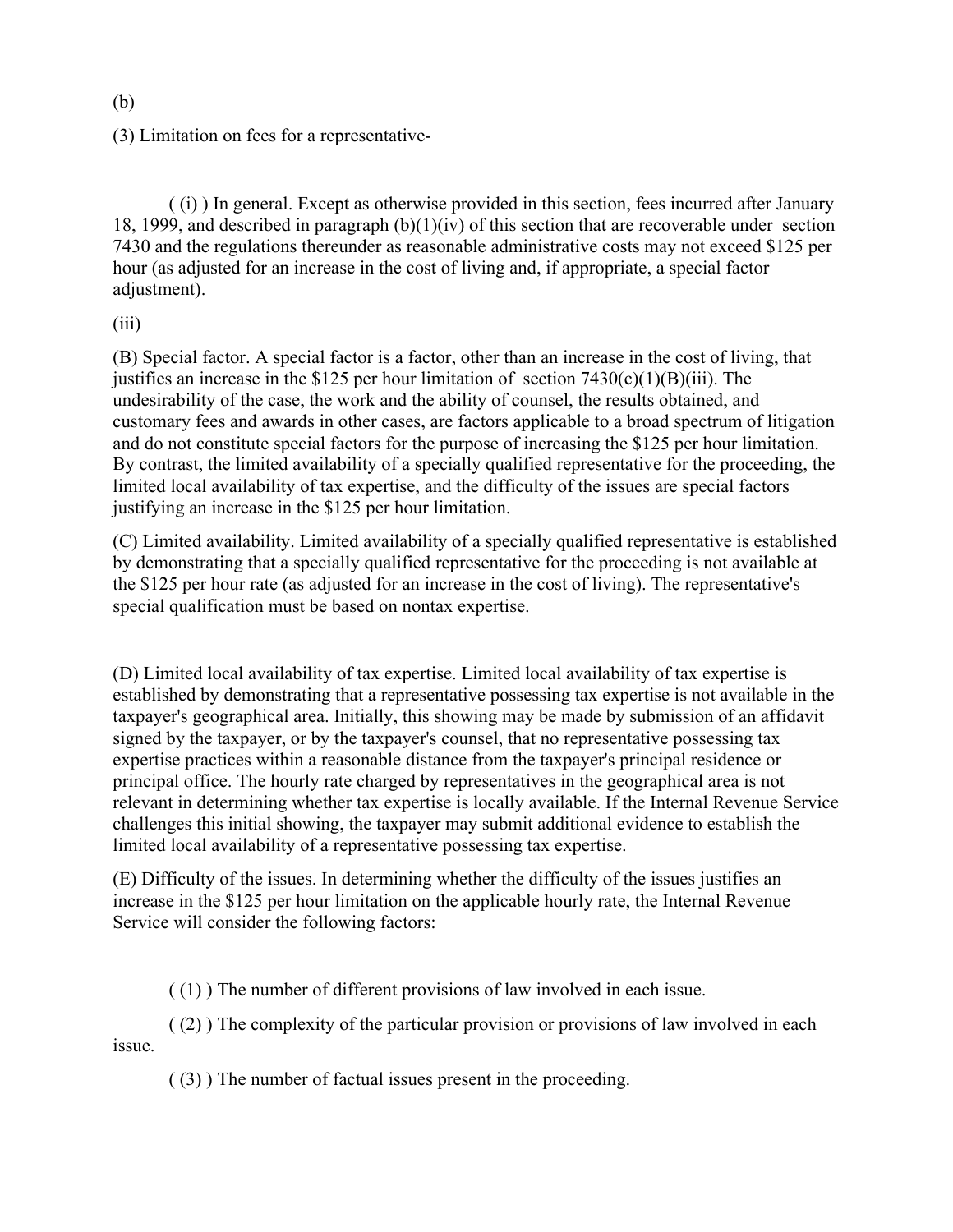( (4) ) The complexity of the factual issues present in the proceeding. (F) Example. The provisions of this section are illustrated by the following example:

Example. Taxpayer A is represented by B, a CPA and attorney with a LL.M. Degree in Taxation with Highest Honors who regularly handles cases dealing with TEFRA partnership issues. B represents A in an administrative proceeding involving TEFRA partnership issues that is subject to the provisions of this section. Assuming A qualifies for an award of reasonable administrative costs by meeting the requirements of section 7430, the amount of the award attributable to the fees of B may not exceed the \$125 per hour limitation (as adjusted for an increase in the cost of living), absent a special factor. B is not a specially qualified representative because extraordinary knowledge of the tax laws does not constitute distinctive knowledge or a unique and specialized skill constituting a special factor. A higher rate may be justified by another special factor, that is, the limited local availability of tax expertise or the difficulty of the issues.

(c)

(4) Examples. The provisions of this section are illustrated by the following examples:

Example 1. After incurring fees for representation during the

Internal Revenue Service's examination of A's income tax return, A receives a notice of proposed deficiency (30-day letter). A files a request for and is granted an Appeals office conference. At the conference no agreement is reached on the tax matters at issue. The Internal Revenue Service then issues a notice of deficiency. Upon receiving the notice of deficiency, A discontinues A's administrative efforts and files a petition with the Tax Court. A's costs incurred before the date of the mailing of the 30-day letter are not reasonable administrative costs because they were incurred before the administrative proceeding date. Similarly, A's costs incurred in connection with the preparation and filing of a petition with the Tax Court are litigation costs and not reasonable administrative costs.

Example 2. Assume the same facts as in Example 1 except that after A receives the notice of deficiency, in addition to petitioning the Tax Court, A recontacts Appeals and A convinces Appeals that the information previously submitted during the review by Appeals is sufficient and, therefore, the notice of deficiency is incorrect and A owes no additional tax. The Internal Revenue Service and A agree to a stipulated decision in the Tax Court case to reflect Appeals' decision. The Tax Court enters the decision. If A seeks administrative costs, A may recover costs incurred after the date of the mailing of the 30-day letter, costs incurred in recontacting Appeals after the issuance of the notice of deficiency, and costs incurred up to the time the Tax Court petition was filed, as reasonable administrative costs, but only if the other requirements of section 7430 and the regulations thereunder are satisfied. The costs incurred before the date of the mailing of the 30-day letter are not reasonable administrative costs because they were incurred before the administrative proceeding date, as set forth in Sec. 301.7430-3(c)(1)(iii). A's costs incurred in connection with the filing of a petition with the Tax Court are not reasonable administrative costs because those costs are litigation costs. Similarly, A's costs incurred after the filing of the petition are not reasonable administrative costs, as they are litigation costs.

(d) Pro bono representation-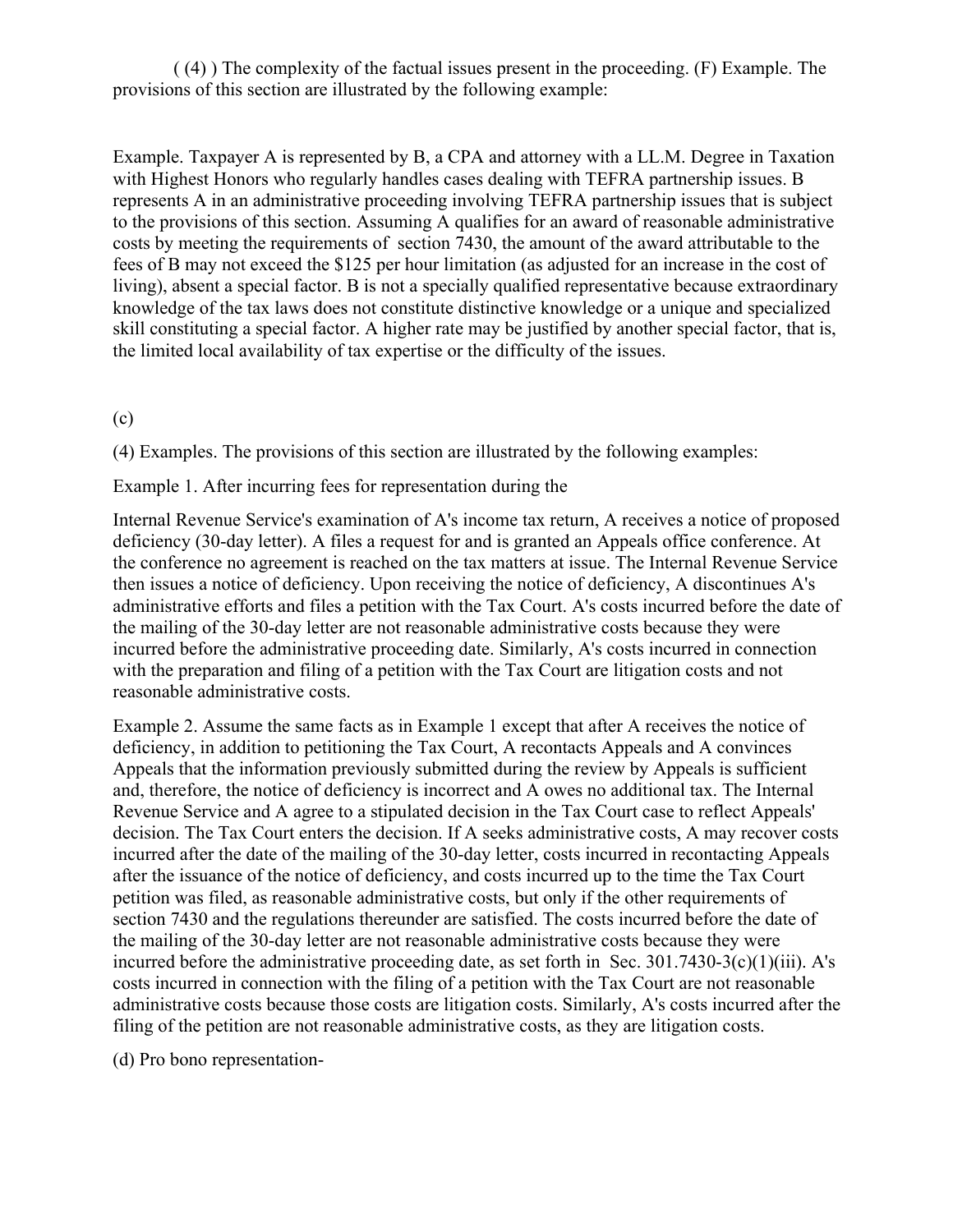( (1) ) In general. Fees recoverable under section 7430 and the regulations thereunder as reasonable administrative costs may exceed the attorneys' fees paid or incurred by the prevailing party if such fees are less than the reasonable attorneys' fees because an individual is representing the prevailing party on a pro bono basis. In addition to attorneys' fees, reasonable costs incurred or paid by the individual providing the pro bono representation that are normally billed separately also may be recovered under this section. The Treasury Department and the Internal Revenue Service may, in revenue rulings, notices, or other guidance published in the Internal Revenue Bulletin, provide for additional rules that apply for awards of costs for pro bono representation for purposes of this paragraph (d).

(2) Requirements. Pro bono representation is established by demonstrating-

( (i) ) Representation was provided for no fee or for a fee that (taking into account all the facts and circumstances) constitutes a nominal fee;

( (ii) ) The representative intended to provide representation for no fee or for a nominal fee from the commencement of the representation.

Intent to provide representation for no fee or for a nominal fee may be demonstrated through documentation such as a retainer agreement. An individual will not be considered to have represented a client on a pro bono basis if the facts demonstrate that the individual anticipated a fee greater than a nominal fee or provided representation on a contingency fee basis. The fact that the representative intended to seek recovery of fees under section 7430 will not prevent the representative from satisfying this requirement.

(3) Nominal fee. A nominal fee is defined as a fee that is insignificantly small or minimal. A nominal fee is a trivial payment, bearing no relation to the value of the representation provided, taking into account all the facts and circumstances.

(4) Payment when representation provided at no charge or for a nominal fee. A prevailing party who receives representation at no charge or for a nominal fee and who satisfies the requirements under this section is eligible to receive reasonable fees in excess of the fees actually paid or incurred. Payment will be made to the representative or the representative's employer.

(5) Recordkeeping. Contemporaneous records must be maintained, demonstrating the work performed and the time allocated to each task.

These records should contain similar information to billing records.

(6) Examples. The provisions of this section are illustrated by the following example:

Example 1. Taxpayer A, an attorney, files a petition with the Tax Court and pays a \$60 filing fee. A appears pro se in the court proceeding. If A prevails, he will not be entitled to an award of reasonable litigation costs for his services. A is rendering services on his own behalf, not providing pro bono representation.

His lost opportunity costs are not compensable under section 7430. A may recover the filing fee as a litigation cost, but only if the other requirements of section 7430 and the regulations thereunder are satisfied.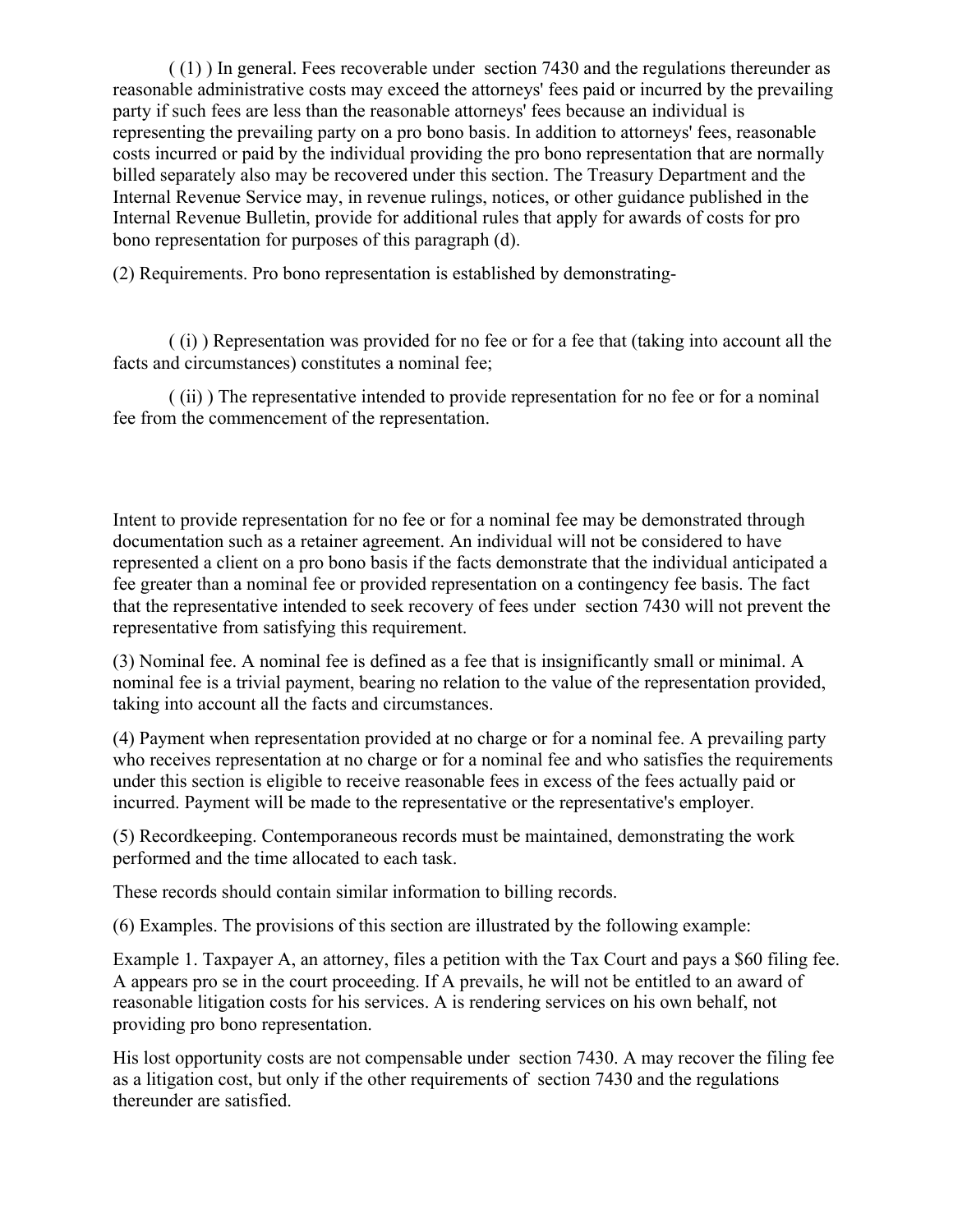Par. 7. Section 301.7430-5 is revised to read as follows:

Sec. 301.7430-5 Prevailing party.

( (a) ) In general. For purposes of an award of reasonable administrative costs under section 7430 in the case of administrative proceedings commenced after July 30, 1996, a taxpayer is a prevailing party (other than by reason of section  $7430(c)(4)(E)$ ) only if-

( (1) ) At least one issue (other than recovery of administrative costs) remains in dispute as of the date that the Internal Revenue Service takes a position in the administrative proceeding, as described in paragraph (b) of this section;

(2) The position of the Internal Revenue Service was not substantially justified;

(3) The taxpayer substantially prevails as to the amount in controversy or with respect to the most significant issue or set of issues presented; and

(4) The taxpayer satisfies the net worth and size limitations referenced in paragraph (f) of this section.

(b) Position of the Internal Revenue Service. The position of the

Internal Revenue Service in an administrative proceeding is the position taken by the Internal Revenue Service as of the earlier of-

( (1) ) The date of the receipt by the taxpayer of the notice of the decision of the Internal Revenue Service Office of Appeals; or

( (2) ) The date of the notice of deficiency or any date thereafter. (c) Examples. The provisions of this section may be illustrated by the following examples:

Example 1. Taxpayer A receives a notice of proposed deficiency (30-day letter). A pays the amount of the proposed deficiency and files a claim for refund. A's claim is considered and a notice of proposed claim disallowance is issued by the Area Director. A does not request an Appeals office conference and the Area Director issues a notice of claim disallowance. A then files suit in a United States District Court. A cannot recover reasonable administrative costs because the notice of claim disallowance is not a notice of the decision of the Internal Revenue Service Office of Appeals or a notice of deficiency. Accordingly, the Internal Revenue Service has not taken a position in the administrative proceeding pursuant to section  $7430(c)(7)(B)$ .

Example 2. Taxpayer B receives a notice of proposed deficiency (30-day letter). B disputes the proposed adjustments and requests an Appeals office conference. The Appeals office determines that B has no additional tax liability. B requests administrative costs from the date of the 30-day letter. B is not the prevailing party and may not recover administrative costs because all of the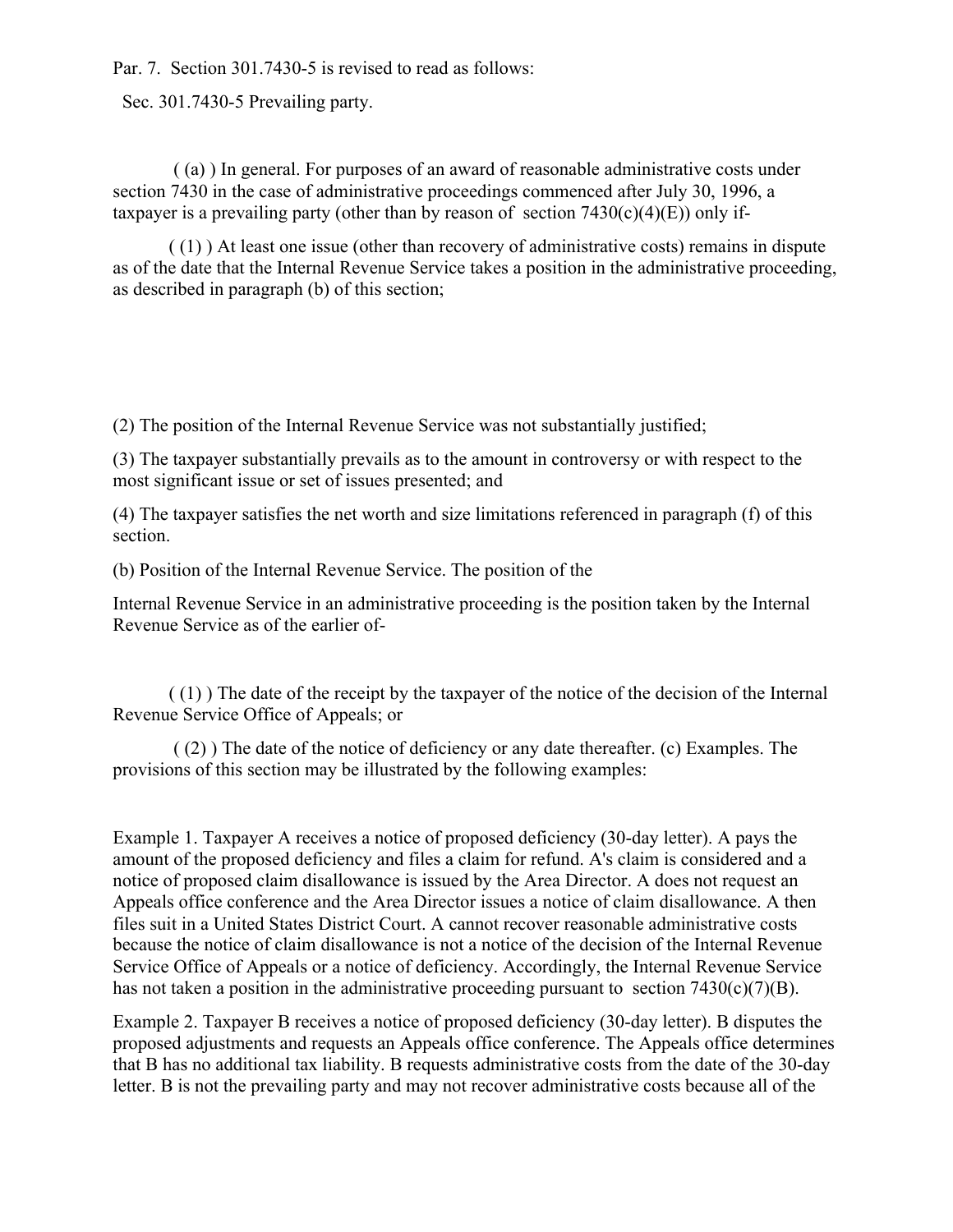proposed adjustments in the case were resolved as of the date that the Internal Revenue Service took a position in the administrative proceeding.

(d) Substantially justified-

( (1) ) In general. The position of the Internal Revenue Service is substantially justified if it has a reasonable basis in both fact and law. A significant factor in determining whether the position of the Internal Revenue Service is substantially justified as of a given date is whether, on or before that date, the taxpayer has presented all relevant information under the taxpayer's control and relevant legal arguments supporting the taxpayer's position to the appropriate Internal Revenue Service personnel. The appropriate Internal Revenue Service personnel are personnel responsible for reviewing the information or arguments, or personnel who would transfer the information or arguments in the normal course of procedure and administration to the personnel who are responsible.

(2) Position in courts of appeal. Whether the United States has won or lost an issue substantially similar to the one in the taxpayer's case in courts of appeal for circuits other than the one to which the taxpayer's case would be appealable should be taken into consideration in determining whether the Internal Revenue Service's position was substantially justified.

(3) Example. The provisions of this section (d) are illustrated by the following example:

Example. The Internal Revenue Service, in the conduct of a correspondence examination of taxpayer A's individual income tax return, requests substantiation from A of claimed medical expenses.

A does not respond to the request and the Internal Revenue Service issues a notice of deficiency. After receiving the notice of deficiency, A presents sufficient information and arguments to convince a tax compliance officer that the notice of deficiency is incorrect and that A owes no tax. The revenue agent then closes the case showing no deficiency. Although A incurred costs after the issuance of the notice of deficiency, A is unable to recover these costs because, as of the date these costs were incurred, A had not presented relevant information under A's control and relevant legal arguments supporting A's position to the appropriate Internal Revenue Service personnel. Accordingly, the position of the Internal Revenue Service was substantially justified at the time the costs were incurred.

(4) Included costs. (i) An award of reasonable administrative costs shall only include costs incurred on or after the administrative proceeding date as defined in section 301.7430-3(c) of this chapter.

(ii) If the Internal Revenue Service takes a position in an administrative proceeding, as defined in paragraph (b) of this section, and the position is not substantially justified, the taxpayer may be permitted to recover costs incurred before the position was taken, but not before the dates set forth in this paragraph  $(d)(4)$ .

(5) Examples. The provisions of this section may be illustrated by the following examples:

Example 1. Pursuant to section 6672, taxpayer D receives from the Area Director Collection Operations (Collection) a proposed assessment of trust fund taxes (Trust Fund Recovery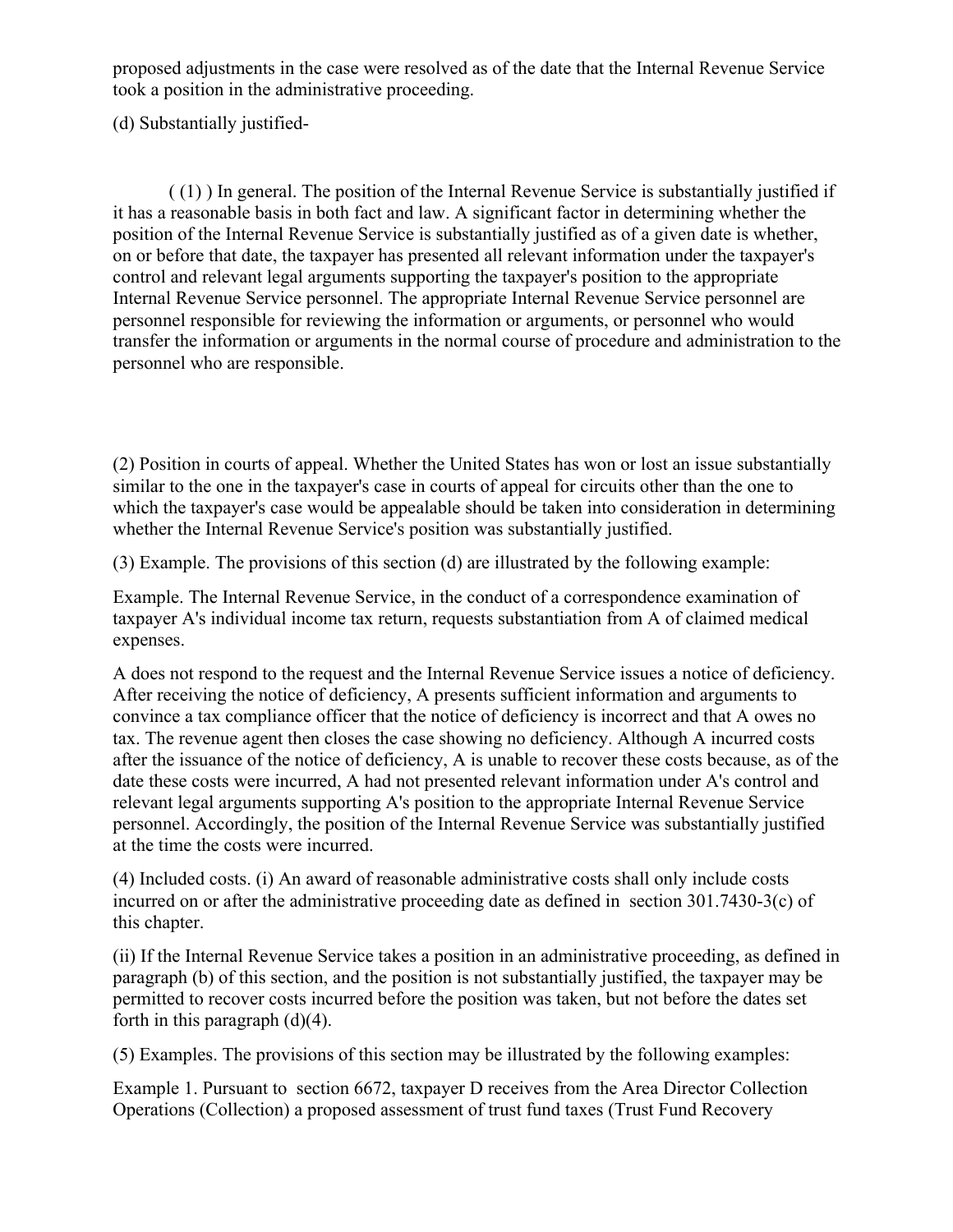Penalty). D requests and is granted Appeals office consideration. Appeals considers the issues and decides to uphold Collection's recommended assessment. Appeals notifies D of this decision in writing.

Collection then assesses the tax and notice and demand is made. D timely pays the minimum amount required to commence a court proceeding, files a claim for refund, and furnishes the required bond. Collection disallows the claim, but Appeals, on reconsideration, reverses its original position, thus upholding D's position. If Appeals' initial determination was not substantially justified, D may recover administrative costs incurred on or after the mailing of the proposed assessment of trust fund taxes, because the proposed assessment is the first determination letter that allows the taxpayer an opportunity for administrative review in the Internal Revenue Service Office of Appeals.

Example 2. Taxpayer E receives a notice of proposed deficiency (30-day letter). E pays the amount of the proposed deficiency and files a claim for refund. E's claim is considered and a notice of proposed disallowance is issued by the Area Director. E requests and is granted Appeals office consideration. No agreement is reached with Appeals and the Office of Appeals issues a notice of claim disallowance. E does not file suit in a United States District Court but instead contacts the Appeals office to attempt to reverse the decision. E convinces the Appeals officer that the notice of claim disallowance is in error. The Appeals officer then abates the assessment. E may recover reasonable administrative costs if the position taken in the notice of claim disallowance issued by the Office of Appeals was not substantially justified and the other requirements of section 7430 and the regulations thereunder are satisfied. If so, E may recover administrative costs incurred from the mailing date of the 30-day letter because the requirements of paragraph (c)(2) of this section are met. E cannot recover the costs incurred prior to the mailing of the 30-day letter because they were incurred before the administrative proceeding date.

(6) Exception. If the position of the Internal Revenue Service was substantially justified with respect to some issues in the proceeding and not substantially justified with respect to the remaining issues, any award of reasonable administrative costs to the taxpayer may be limited to only reasonable administrative costs attributable to those issues with respect to which the position of the Internal Revenue Service was not substantially justified. If the position of the Internal Revenue Service was substantially justified for only a portion of the period of the proceeding and not substantially justified for the remaining portion of the proceeding, any award of reasonable administrative costs to the taxpayer may be limited to only reasonable administrative costs attributable to that portion during which the position of the Internal Revenue Service was not substantially justified. Where an award of reasonable administrative costs is limited to that portion of the administrative proceeding during which the position of the Internal Revenue Service was not substantially justified, whether the position of the Internal Revenue Service was substantially justified is determined as of the date any cost is incurred.

(7) Presumption. If the Internal Revenue Service did not follow any applicable published guidance in an administrative proceeding commenced after July 30, 1996, the position of the Internal Revenue Service, on those issues to which the guidance applies and for all periods during which the guidance was not followed, will be presumed not to be substantially justified. This presumption may be rebutted. For purposes of this paragraph (d)(7), the term applicable published guidance means final or temporary regulations, revenue rulings, revenue procedures, information releases, notices, and announcements published in the Internal Revenue Bulletin and, if issued to or with respect to the taxpayer, private letter rulings, technical advice memoranda, and determination letters (Sec. 601.601(d)(2) of this chapter). Also, for purposes of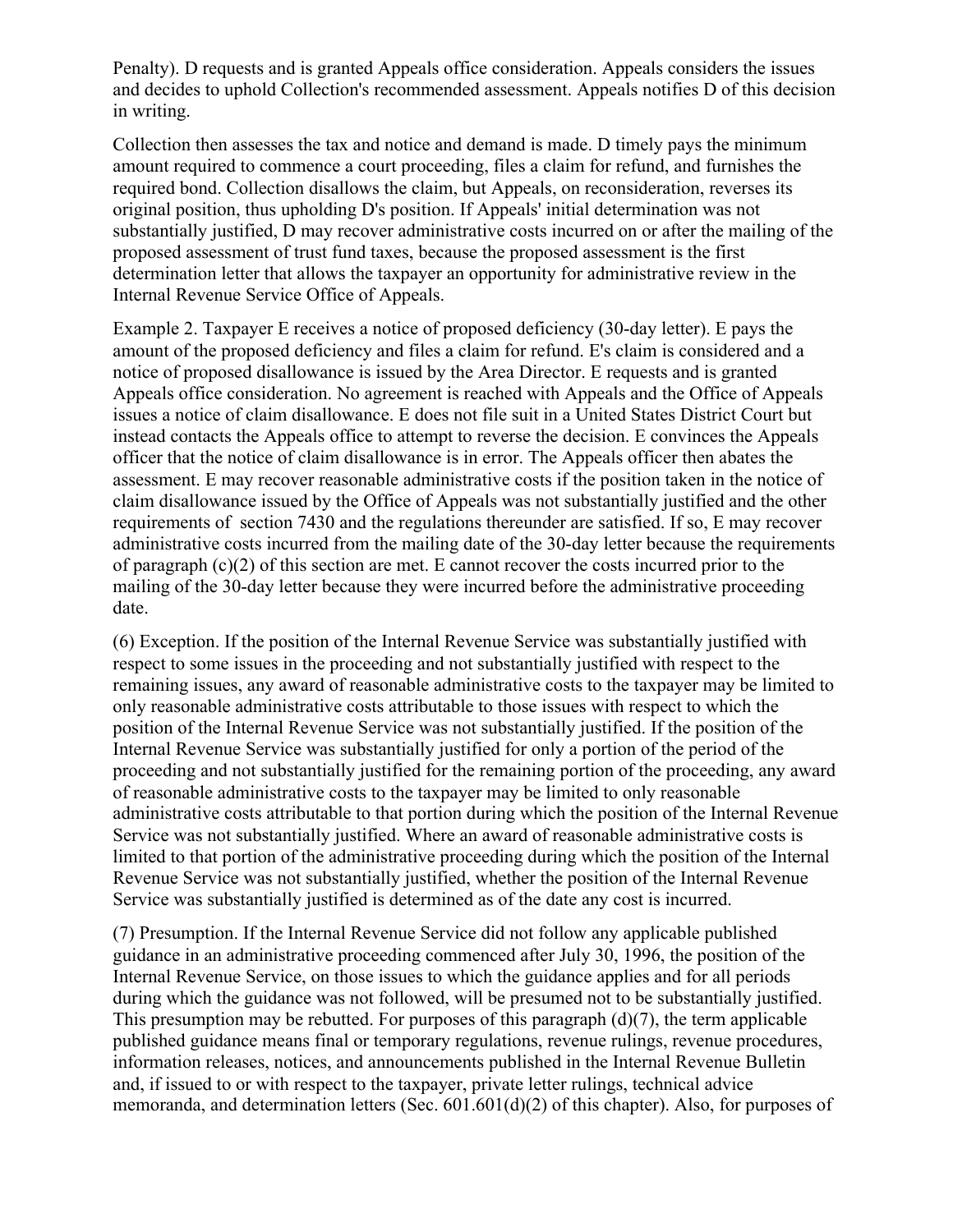this paragraph (d)(7), the term administrative proceeding includes only those administrative proceedings or portions of administrative proceedings occurring on or after the administrative proceeding date as defined in Sec. 301.7430-3(c).

(e) Amount in controversy. The amount in controversy shall include the amount in issue as of the administrative proceeding date as increased by any amounts subsequently placed in issue by any party. The amount in controversy is determined without increasing or reducing the amount in controversy for amounts of loss, deduction, or credit carried over from years not in issue.

(f) Most significant issue or set of issues presented. (1) In general. Where the taxpayer has not substantially prevailed with respect to the amount in controversy the taxpayer may nonetheless be a prevailing party if the taxpayer substantially prevails with respect to the most significant issue or set of issues presented. The issues presented include those raised as of the administrative proceeding date and those raised subsequently. Only in a multiple issue proceeding can a most significant issue or set of issues presented exist. However, not all multiple issue proceedings contain a most significant issue or set of issues presented. An issue or set of issues constitutes the most significant issue or set of issues presented if, despite involving a lesser dollar amount in the proceeding than the other issue or issues, it objectively represents the most significant issue or set of issues for the taxpayer or the Internal Revenue Service. This may occur because of the effect of the issue or set of issues on other transactions or other taxable years of the taxpayer or related parties.

(2) Example. The provisions of this section may be illustrated by the following example:

Example. In the purchase of an ongoing business, Taxpayer F obtains from the previous owner of the business a covenant not to compete for a period of five years. On audit of F's individual income tax return for the year in which the business was acquired, the Internal Revenue Service challenges the basis assigned to the covenant not to compete and a deduction taken as a business expense for a seminar attended by F. Both parties agree that the covenant not to compete is amortizable over a period of five years; however, the Internal Revenue Service asserts that the proper basis of the covenant is \$25,000, while F asserts the basis is \$50,000 and claims a deduction of \$10,000 in the year in which the business was acquired. F deducted \$12,000 for the seminar. The Internal Revenue Service determines that the deduction for the seminar should be disallowed entirely. In the notice of deficiency, the Internal Revenue Service adjusts the amortization deduction to reflect the change to the basis of the covenant not to compete, and disallows the seminar expense. Thus, of the two adjustments determined for the year under audit, the adjustment attributable to the disallowance of the seminar is larger than that attributable to the covenant not to compete. Due to the impact on the next succeeding four years, however, the covenant not to compete adjustment is the most significant issue to both F and the Internal Revenue Service.

(g) Net worth and size limitations-

 $(1)$ ) Individuals. A taxpayer who is a natural person meets the net worth and size limitations of this paragraph if the taxpayer's net worth does not exceed two million dollars. For purposes of determining net worth, individuals filing a joint return, and jointly incurring administrative or litigation costs shall have their net worth determined jointly, with all assets and liabilities treated as joint for purposes of the net worth evaluation, and applying a joint cap of four million dollars. Individuals who file a joint return, but incur separate administrative or litigation costs, by retaining separate representation, and/or seeking individual administrative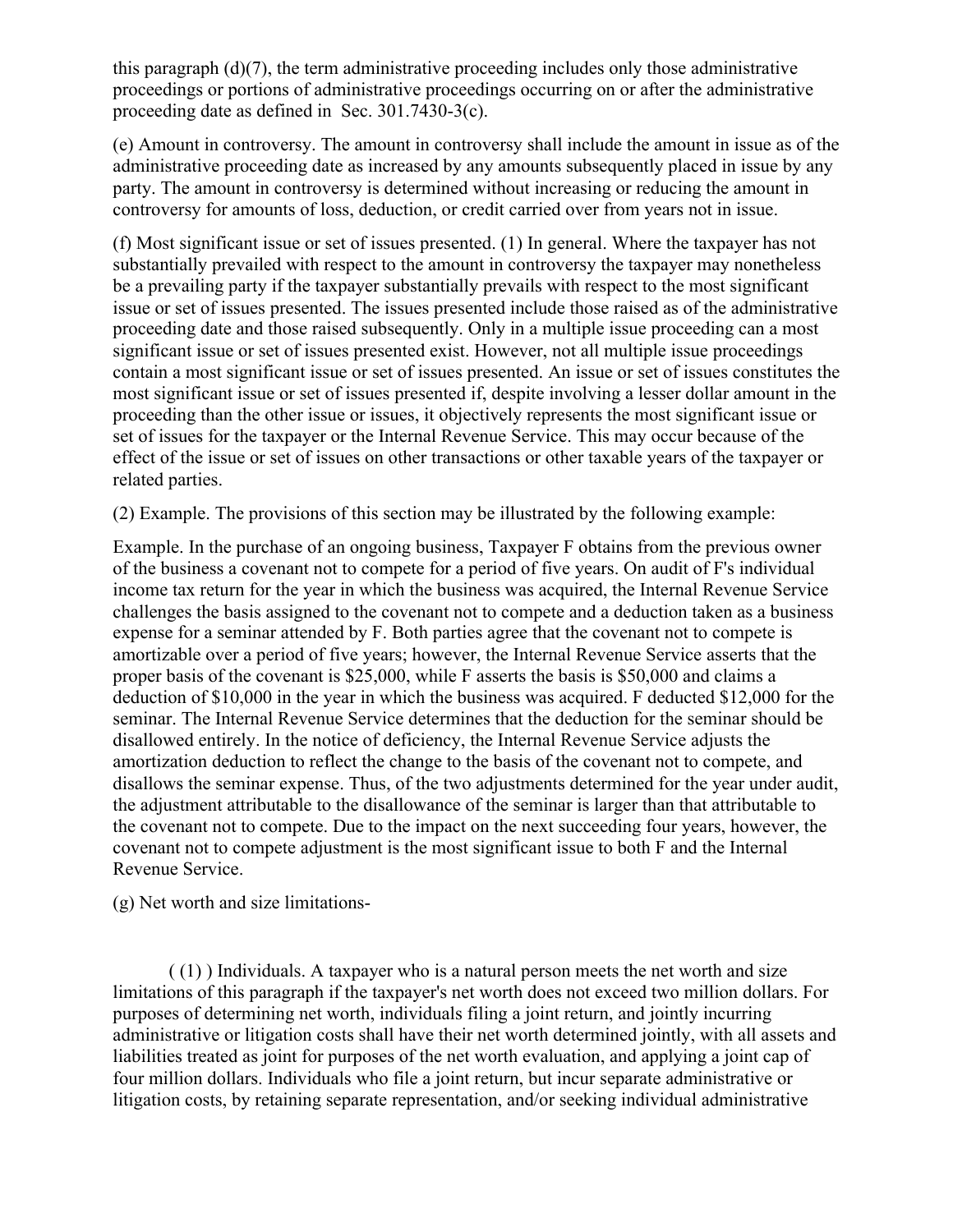review or petitioning the court individually, such as under section 6015, shall have their net worth determined separately, with only those assets and liabilities reasonably attributable to each spouse considered against separate caps of two million dollars per spouse.

( (2) ) Estates and trusts. An estate or a trust meets the net worth and size limitations of this paragraph if the estate or trust's net worth does not exceed two million dollars. The net worth of an estate shall be determined as of the date of the decedent's death provided the date of death is prior to the date the court proceeding is commenced.

The net worth of a trust shall be determined as of the last day of the last taxable year involved in the proceeding.

(3) Others. (i) A taxpayer that is a partnership, corporation, association, unit of local government, or organization (other than an organization described in paragraph  $(g)(4)$  of this section) meets the net worth and size limitations of this paragraph if, as of the administrative proceeding date:

( (A) ) The taxpayer's net worth does not exceed seven million dollars; and

( (B) ) The taxpayer does not have more than 500 employees. (ii) A taxpayer who is a natural person and owns an unincorporated business is subject to the net worth and size limitations contained in paragraph  $(g)(3)(i)$  of this section if the tax at issue (or any interest, additional amount, addition to tax, or penalty, together with any costs in addition to the tax) relates directly to the business activities of the unincorporated business.(4) Special rule for charitable organizations and certain cooperatives. An organization described in section  $501(c)(3)$ exempt from taxation under section 501(a), or a cooperative association as defined in section 15(a) of the Agricultural Marketing Act, 12 U.S.C. 1141j(a) (as in effect on October 22, 1986), meets the net worth and size limitations of this paragraph if, as of the administrative proceeding date, the organization or cooperative association does not have more than 500 employees.

(5) Special rule for TEFRA partnership proceedings. (i) In cases involving partnerships subject to the unified audit and litigation procedures of subchapter C of chapter 63 of the Internal Revenue Code (TEFRA partnership cases), the TEFRA partnership meets the net worth and size limitations requirements of this paragraph (g) if, on the administrative proceeding date-

( (A) ) The partnership's net worth does not exceed seven million dollars; and

( (B) ) The partnership does not have more than 500 employees. (ii) In addition, each partner requesting fees pursuant to section 7430 must meet the appropriate net worth and size limitations set forth in paragraph  $(g)(1)$ ,  $(g)(2)$ , or  $(g)(3)$  of this section. For example, if a partner is an individual, his or her net worth must not exceed two million dollars as of the administrative proceeding date. If the partner is a corporation, its net worth must not exceed seven million dollars and it must not have more than 500 employees.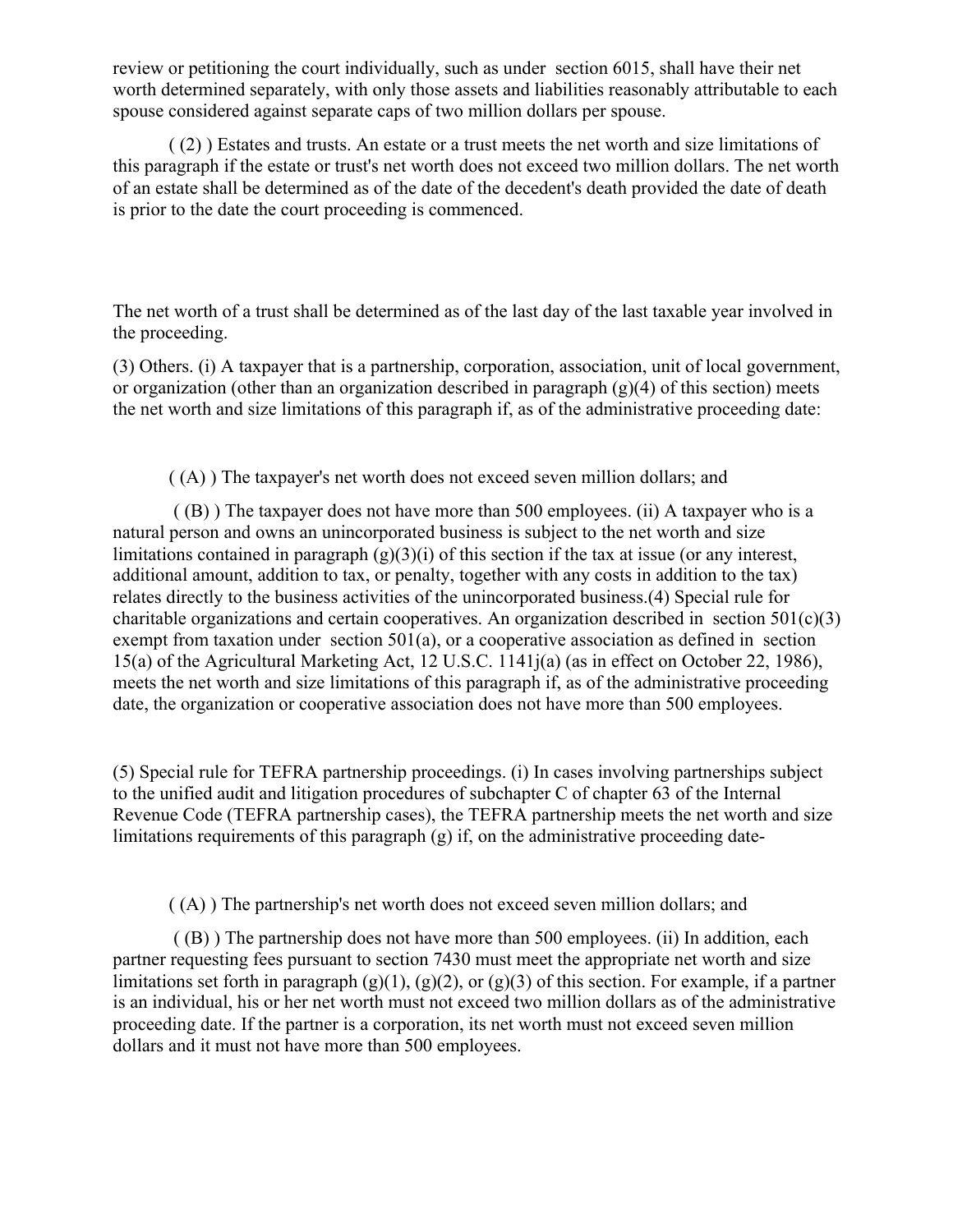(6) Determining net worth. For purposes of determining net worth under this paragraph (g), assets are valued based on the cost of their acquisition.

(h) Determination of prevailing party. If the final decision with respect to the tax, interest, or penalty is made at the administrative level, the determination of whether a taxpayer is a prevailing party shall be made by agreement of the parties, or absent an agreement, by the Internal Revenue Service. See Sec. 301.7430-2(c)(7) regarding the right to appeal the decision of the Internal Revenue Service denying (in whole or in part) a request for reasonable administrative costs to the Tax Court.

Par. 8. Section 301.7430-6 is revised to read as follows:

Sec. 301.7430-6 Effective/applicability dates.

 Sections 301.7430-2 through 301.7430-6, other than Sec. Sec. 301.7430-2(b)(2), (c)(3)(i)(B), (c)(3)(i)(E), (c)(3)(ii)(C), (c)(3)(iii)(C), (c)(5), (c)(7), and (e); Sec. Sec. 301.7430-3(c)(1), (c)(3), (c)(4), and (d); Sec. Sec. 301.7430-4(b)(3)(i), (b)(3)(ii), (b)(3)(iii)(B), (b)(3)(iii)(C),  $(b)(3)(iii)(D)$ ,  $(b)(3)(iii)(E)$ ,  $(b)(3)(iii)(F)$ ,  $(c)(2)(ii)$ ,  $(c)(4)$ , and (d); and Sec. Sec. 301.7430-5(a), (b), (c)(3), (d)(2), (d)(3), (d)(4), (d)(5), (d)(7), (f)(2), (g)(1), (g)(2), (g)(3), (g)(5), and (g)(6) apply to claims for reasonable administrative costs filed with the Internal Revenue Service after December 23, 1992, with respect to costs incurred in administrative proceedings commenced after November 10, 1988. Section 301.7430-2(c)(5) is applicable to costs incurred and services performed in cases in which the petition was filed on or after March 1, 2016, except for the last two sentences, which are applicable March 23, 1993.

Sections 301.7430-2(b)(2), and (c)(3)(i)(B) (except the last sentence); 301.7430-4(b)(3)(ii),  $(b)(3)(iii)(C)$  (except the first two sentences), and  $(c)(2)(ii)$  (except for references to the statutory cap as \$125); and 301.7430-5(a) (except the parenthetical of  $5(a)$  and all of  $5(a)(1)$ ), and the first and last sentence of (d)(7) are applicable for administrative proceedings commenced after July 30, 1996. Sections 301.7430-1(e), 301.7430-2(c)(2), 7430-3(a)(4) and (b) are applicable with respect to actions taken by the Internal Revenue Service after July 22, 1998. The last sentence of Sec. 301.7430-2(c)(3)(i)(B), the first two sentences of Sec. 301.7430-2(b)(3)(iii)(C), Sec. Sec. 301.7430-2(c)(3)(i)(E), (c)(3)(ii)(C), (c)(3)(iii)(C), (c)(7), (e); 301.7430-3(c)(1), (c)(3), (c)(4), (d); 301.7430-4(b)(3)(i), (b)(3)(iii)(B), (b)(3)(iii)(E), (b)(3)(iii)(F), (c)(2)(ii) (to the extent it references the statutory cap as \$125), (c)(4), (d); the parenthetical of Sec. 301.7430-5(a) and Sec. Sec. 301.7430-5(a)(1), (b), (d)(2), (d)(3), (d)(4), (d)(5), (d)(7), except the first and last sentences,  $(f)(2)$ ,  $(g)(1)$ ,  $(g)(2)$ ,  $(g)(3)$ ,  $(g)(5)$ , and  $(g)(6)$  apply to costs incurred and services performed in cases in which the petition was filed on or after March 1, 2016.

Par. 9. Section 301.7430-7 is amended by:

- 1. Adding paragraph (c)(8).
- 2. Amending paragraph (e) by adding Examples 16 and 17.

3. Revising paragraph (f).

The additions and revisions read as follows:

Sec. 301.7430-7 Qualified offers.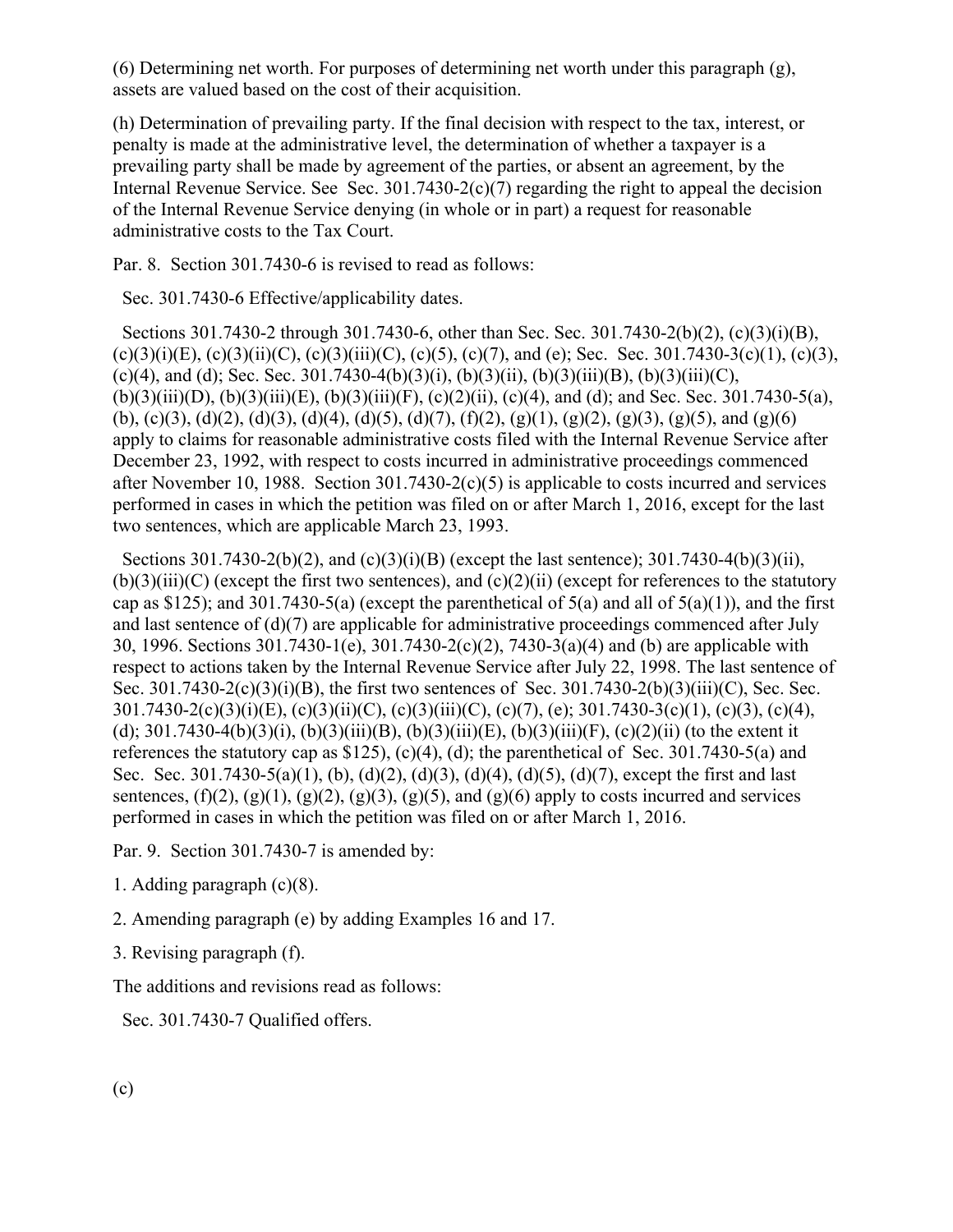(8) Interest as a contested issue. To constitute a qualified offer, an offer must specify the offered amount of the taxpayer's liability (determined without regard to interest, unless interest is a contested issue in the proceeding), as provided in paragraphs  $(c)(1)(ii)$  and  $(c)(3)$  of this section. Therefore, a qualified offer generally may only include an offer to compromise tax, penalties, additions to the tax, and additional amounts. Interest may only be included in a qualified offer if interest is a contested issue in the proceeding. For purposes of this section, interest is a contested issue in the proceeding only if the court in which the proceeding could be brought would have jurisdiction to determine the amount of interest due on the underlying tax, penalties, additions to the tax, and additional amounts. Examples of proceedings in which interest might be a contested issue include proceedings in which the increased interest rate for large corporate underpayments under section 6621(c) is imposed by the Internal Revenue Service and interest abatement proceedings brought under section 6404.

Interest is not a contested issue in the proceeding if the court that would have jurisdiction over the proceeding would not have jurisdiction to determine the amount or rate of interest, regardless of whether the taxpayer attempts to raise interest as an issue in the proceeding.

Consequently, interest will not be a contested issue in the vast majority of tax cases because they merely involve the straightforward application of statutory interest under section 6601. Accordingly, in those cases, interest may not be included in the offer.

#### (e)

Example 16. Qualified offer may not compromise interest unless it is a contested issue. Taxpayer J receives a notice of deficiency making an adjustment resulting in a deficiency in tax of \$6,500 plus a penalty of \$500. Interest is not a contested issue in the proceeding. Within the qualified offer period, J submits a written offer to settle the case for a deficiency of \$1,000, including all taxes, penalties, and interest. The offer states that it is a qualified offer for purposes of section 7430(g) and that it will remain open for acceptance by the Internal Revenue Service for a period of 90 days. Section 7430(g)(2)(B) and paragraph (c)(3) of this section state that the amount of a qualified offer must be without regard to interest unless interest is at issue in the proceeding. Since J's offer attempts to compromise interest, which is not a contested issue in the proceeding, it is not a qualified offer.

Example 17. Qualified offer based on new defense or legal theory. Taxpayers K and L received a statutory notice of deficiency for tax year 2005, a tax year when they were married and filed a joint income tax return. Taxpayer K files a separate petition claiming innocent spouse relief and simultaneously submits an offer purporting to be a qualified offer. The offer states that K is entitled to innocent spouse relief and offers to settle the 2005 deficiency as to K. K's innocent spouse claim was not raised during K and L's audit, nor was it raised during their appeals conference.

Additionally, at no time prior to or contemporaneously with submitting the offer did K file with the Internal Revenue Service a Form 8857, Request for Innocent Spouse Relief, or otherwise provide the information specified in Sec. 1.6015-5(a) of this chapter. K's offer is not a qualified offer because K did not file a Form 8857 or otherwise provide substantiation or legal and factual arguments necessary to allow for informed consideration of the merits of the innocent spouse claim as required by paragraph  $(c)(4)$  of this section, contemporaneously with the offer or prior to making the offer.